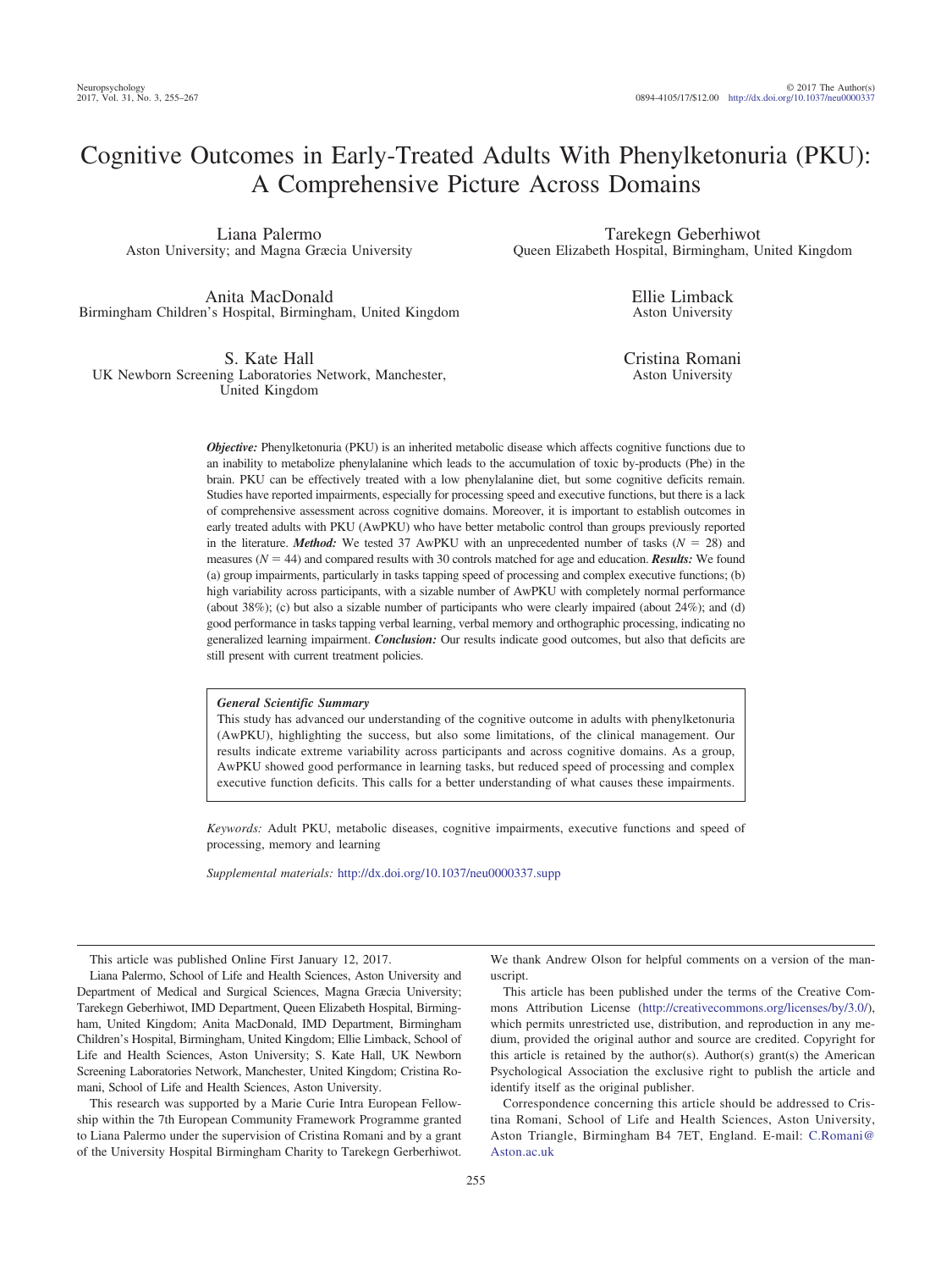Phenylketonuria (PKU, ORPHA716) is a disorder caused by an inborn error in amino acid metabolism that, if untreated, causes severe mental retardation, microcephaly, seizures and behavioral problems [\(Blau, van Spronsen, & Levy, 2010\)](#page-10-0). The metabolic defect underlying the classical form of PKU is a mutation in the gene coding for the enzyme phenylalanine hydroxylase (PAH), which is responsible for the conversion of the amino acid Phenylalanine (Phe) into *tyrosine*. The disrupted metabolism causes accumulation of Phe in the blood, toxic concentrations in the brain, and a reduced level of the amino acid tyrosine. The introduction of newborn screening programs and early treatment with a lowphenylalanine diet has prevented severe neurological damage and mental disability in patients with PKU, but number of studies have documented that even early treated patients suffer from a variety of mild cognitive impairments (see review later on). Still, there is a need of studies which document the performance of more recent cohorts of patients who have followed a stricter diet, and who are old enough to be assessed when brain development and cognitive development are completed. Linked to this need is the need of comprehensive assessments of cognitive functions across domains, because impairments may affect selective domains, and cognitive profile may differ at different developmental ages.

Most studies with early treated adult patients with PKU (from now on AwPKU) have reported impairments in speed of processing and executive functions, but only a very limited number of cognitive functions have been examined by each study (for a review see [Christ, Huijbregts, de Sonneville, & White, 2010;](#page-11-0) [Janzen & Nguyen, 2010;](#page-11-1) [Moyle, Fox, Arthur, Bynevelt, & Burnett,](#page-11-2) [2007\)](#page-11-2). Comparing outcomes across studies, however, is difficult. Functions are not always assessed in the same way and with the same tests and different cohorts of patients are bound to differ somehow for severity, age and socioeconomic status. This makes difficult to compare performance on the same functions across studies and to establish which functions, if any, are most affected by PKU. Moreover, although executive functions and visual attentional skills have been extensively studied, other functions have received less attention.

The lack of *comprehensive* neuropsychological assessments is one of the weaknesses in adult PKU research (but see [Brumm,](#page-10-1) [Azen, & Moats, et al., 2004](#page-10-1) for an exception). Such assessments, instead, are crucial both for the clinical management of these patients and for a better understanding of the neurophysiological basis of the disease. To accurately evaluate the success of current treatment we need to identify how cognitive performance is affected *across* domains. Only in this way, can we provide patients with the correct educational and psychological support. In addition, we need to know if some functions are more affected than others to understand if the disease disrupts the functioning of specific brain areas and/or specific neurophysiological mechanisms (e.g., see the hypothesis of dopamine depletion following lack of precursor tyrosine vs. the hypothesis of a toxic effect on myelin; [Anderson & Leuzzi, 2010;](#page-10-2) [Anderson et al., 2007\)](#page-10-3). Examining outcomes in adult patients is particularly important. Certain functions may only show a developmental delay, so that normal levels are reached even if at a later time. Alternatively, impairments may become more severe or even emerge only with time. Good baseline data is required to track possible disease progression with aging and to compare efficacy of possible treatments that

are alternatives to dietary control (pharmacological treatments, enzyme replacement therapy: see [Biomarin, 2016\)](#page-10-4).

The seminal article by [Brumm et al. \(2004\)](#page-10-1) provided some preliminary evidence of impairments across a variety of cognitive functions for a group of AwPKU. However, the number of patients was relatively limited  $(N = 22)$ . More important, on average, the group had relatively poor metabolic control with an average blood Phe of 702  $\mu$ mol/L before 10 years of age and  $>$ 1000  $\mu$ mol/L later on. These values are well above current European guidelines (above 18 years: 120–600 µmol/L; MacDonald personal communication, forthcoming at [http://www.espku.org/who-we-are/european-guidelines\)](http://www.espku.org/who-we-are/european-guidelines) and American guidelines (American College of Medical Genetics and Genomics: 120-360 µmol/L throughout life; see [Vockley et al., 2014\)](#page-12-0). It is important, therefore, to establish if cognitive impairments are still present in AwPKU with better metabolic control reflecting more recent advice to maintain stricter blood Phe control.

In children with PKU, the deficits reported most often involve executive functions and a reduction in processing speed [\(Albrecht,](#page-10-5) [Garbade, & Burgard, 2009;](#page-10-5) [DeRoche & Welsh, 2008\)](#page-11-3). As mentioned, studies of adult patients have reported similar deficits, but with some inconsistencies in their results, possibly, due to smaller number of participants in each study. We now briefly review these studies as well as studies which have assessed other cognitive functions, before outlining the plan of our study.

## **Review of Literature**

## **Impairments in Executive Functions**

Executive functions refer to a heterogeneous set of functions which are necessary to plan and complete tasks in spite of potentially distracting or irrelevant information (e.g., [Alvarez & Emory,](#page-10-6) [2006;](#page-10-6) [Diamond, 2013;](#page-11-4) [Elliott, 2003;](#page-11-5) [Miller & Cohen, 2001\)](#page-11-6). We will review results according to **type** of executive function, subdivided into (a) complex functions including abstract reasoning and planning, (b) working memory, (c) sustained attention, and (d) inhibitory control. Although some researchers make fewer distinctions, we kept functions as separate as possible so that possible differences can be evaluated (see [Diamond, 2013;](#page-11-4) [Jurado & Ros](#page-11-7)[selli, 2007;](#page-11-7) [Latzman & Markon, 2010;](#page-11-8) [Miyake et al., 2000,](#page-11-9) for similar subdivisions).

**Complex executive functions.** We have included in this category tasks requiring rule extraction, planning and flexibility/ switching (e.g., [Dubois, Slachevsky, Litvan, & Pillon, 2000;](#page-11-10) [Stuss,](#page-12-1) [& Benson, 1986\)](#page-12-1). Typical tests used to assess these functions include the Wisconsin Card Sorting Test (WCST), which requires participants to infer, using feedback from the examiner, the right rule to sort cards into piles and, then, to change sorting criterion accordingly when feedback is changed and the Tower of Hanoi, a puzzle which requires forming a tower by moving circles from one peg to another, following rules. Impairments in the WCST have been reported by Brumm et al.  $(2004; N = 24;$  current Phe 157–1,713  $\mu$ mol/L), by [Nardecchia et al. \(2015;](#page-11-11)  $N = 14$  adults; current Phe not reported) and by [Smith, Klim, Mallozzi, and](#page-12-2) [Hanley \(1996;](#page-12-2)  $N = 22$ ; current Phe level 200–1,879  $\mu$ mol/L), but not by Ris, Williams, Hunt, Berry, and Leslie  $(1994; N = 25;$ current average Phe 1,320 µmol/L). [Channon, German, Cassina,](#page-10-7) and Lee  $(2004)$  also did not find any deficit ( $N = 20$ ; current Phe  $333-1,432 \mu$ mol/L), using a similar test (the Brixton test).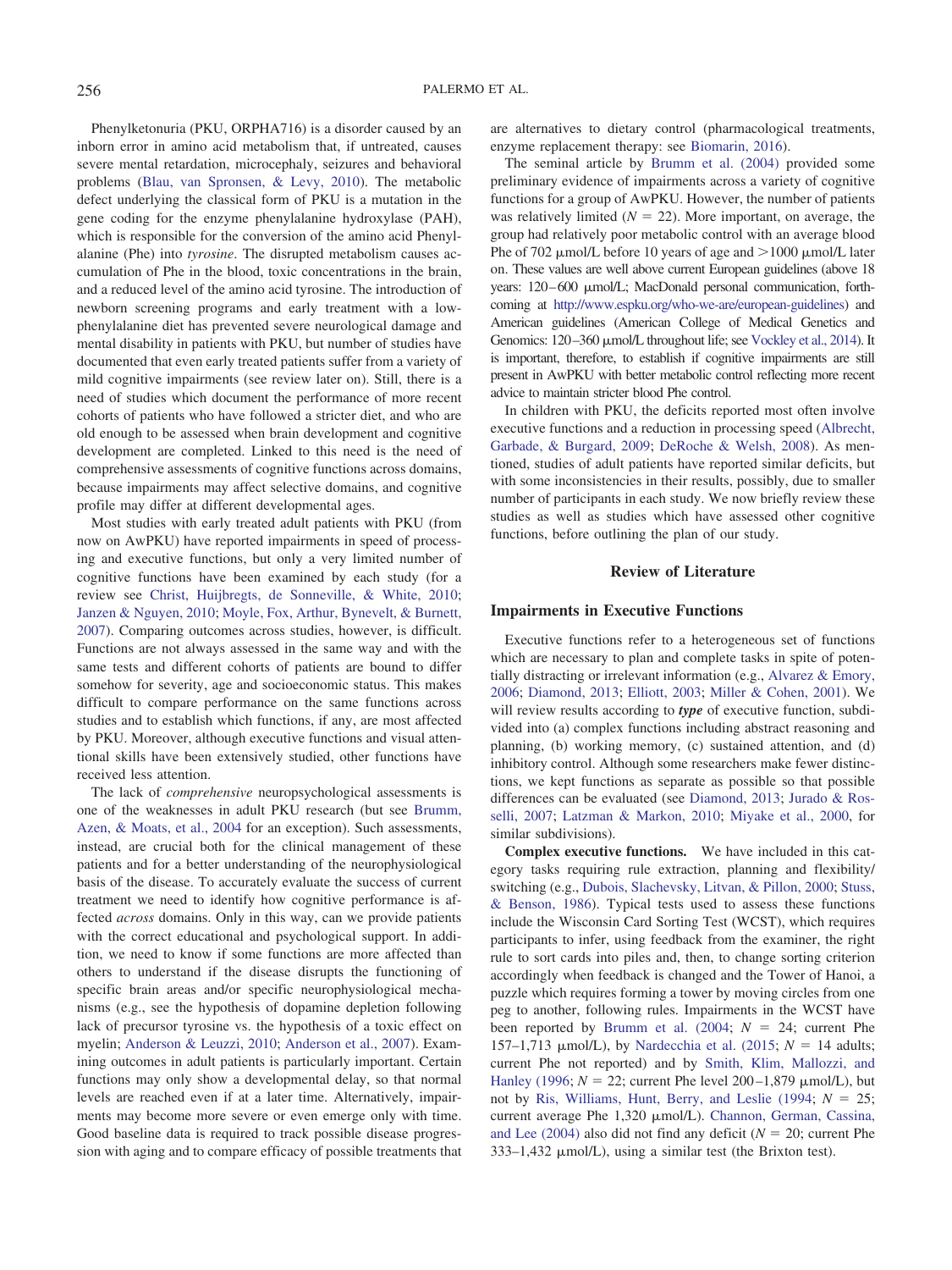Other tasks that are commonly used to assess executive functions include the *Trail Making Test B and Verbal Fluency.* The Trail Making A requires connecting circles containing numbers, scattered randomly on a piece of paper, in ascending number order. The Trail Making B is more complicated because it requires alternating between numbers and letters. The difference between A and B is considered a measure of executive functions [\(Sánchez-](#page-12-3)[Cubillo et al., 2009\)](#page-12-3). AwPKU have shown normal performance in the *Trail Making B* [\(Moyle, Fox, Bynevelt, Arthur, & Burnett,](#page-11-13)  $2007$ ;  $N = 12$ , current Phe not reported, and [Brumm et al.,](#page-10-1) [2004\)](#page-10-1).Verbal fluency requires participants to come up with as many words as possible in a unit of time consistent with a given criterion (beginning with a given letter or belonging to a given semantic category). Verbal fluency is believed to be part of executive function because it requires *planning* a systematic search of the lexicon to avoid wasting time on exhausted areas [\(Alvarez &](#page-10-6) [Emory, 2006;](#page-10-6) [Baldo, Shimamura, Delis, Kramer, & Kaplan, 2001;](#page-10-8) [Latzman & Markon, 2010\)](#page-11-8). Verbal fluency was reported to be impaired in AwPKU by [Channon et al. \(2004\)](#page-10-7) and [Brumm et al.](#page-10-1) [\(2004\),](#page-10-1) but not by [Moyle, Fox, Bynevelt, et al. \(2007\).](#page-11-13)

**Working memory/short-term memory.** This is the capacity which allows us to keep in mind, manipulate and refresh the information necessary to complete a task (see [Baddeley, 1986;](#page-10-9) [McCabe, Roediger, McDaniel, Balota, & Hambrick, 2010\)](#page-11-14). Typical tasks used to tap this function are forward and backward digit span tasks (where sequences of digits have to be repeated back in the order in which they were presented or in reverse order). The Corsi Block test is a typical visuospatial working memory task (it requires participants to touch a sequence of blocks in the same order in which they were touched by the examiner or in reverse order). Most studies have reported working memory to be impaired in AwPKU [\(Bik-Multanowski, Pietrzyk, & Mozrzymas, 2011;](#page-10-10) [Brumm et al., 2004;](#page-10-1) [Channon et al., 2004;](#page-10-7) [Channon, Goodman,](#page-11-15) [Zlotowitz, Mockler, & Lee, 2007;](#page-11-15) [Channon, Mockler, & Lee,](#page-11-16) [2005;](#page-11-16) but see [Moyle, Fox, Bynevelt, et al., 2007](#page-11-13) for negative results).

**Sustained attention.** This is the capacity to keep in mind target information for a sustained amount of time in spite of interfering information being presented [\(Sarter, Givens, & Bruno,](#page-12-4) [2001;](#page-12-4) [Wilkins, Shallice, & McCarthy, 1987\)](#page-12-5). Typical tasks used to tap this function are the continuous performance task or the rapid visual information processing task, in which participants are presented with sequences of digits and must detect target sequences. Sustained attention has been reported to be impaired in AwPKU [\(Bik-Multanowski et al., 2011;](#page-10-10) [Schmidt at al., 1994;](#page-12-6) [Weglage et](#page-12-7) [al., 2013\)](#page-12-7).

**Inhibitory control.** This refers to the ability to flexibly modify answers and inhibit inappropriate responses depending on task demands (e.g., [Latzman & Markon, 2010;](#page-11-8) [Miyake et al., 2000\)](#page-11-9). A prototypical task tapping this ability is the *Stroop Test* where participants have to name the ink color of words whose meaning refers to a different color (say "yellow" for the word "red" written with yellow ink), thus, suppressing the tendency to read the word. Impairments have been reported in children with PKU, but only sporadically in adults (for a review of children studies, see [DeRo](#page-11-3)[che & Welsh, 2008;](#page-11-3) AwPKU impaired in [Sundermann et al., 2011,](#page-12-8)  $N = 17$ ; current Phe average 1140  $\mu$ mol/L; not impaired in [Brumm et al., 2004;](#page-10-1) [Feldmann, Denecke, Grenzebach, & Weglage,](#page-11-17) [2005\)](#page-11-17). No impairment has also been reported in other tasks tapping

inhibitory control such as the *Hayling Sentence Completion Test* which involves completing sentences as quickly as possible with nonsensical words [\(Channon et al., 2004\)](#page-10-7) and the *Flanker Test* in which participants have to respond to the direction of a central arrow, ignoring flanker arrows that may point in opposite ways [\(Channon et al., 2005\)](#page-11-16).

## **Impairments in Speed of Processing**

As evident from the review above, results in the assessment of executive functions have been mixed, in spite of groups being similar for Phe levels at the time of testing (although historical Phe are not always reported and could be responsible for variations). Negative findings are particularly evident for inhibitory control, which is considered a typical executive function. These mixed results have lead some authors to suggest that the main residual deficit in AwPKU in one of speed of processing with deficits in executive tasks being largely resolved (e.g., [Channon et al., 2005,](#page-11-16) [2007;](#page-11-15) [Moyle, Fox, Bynevelt, et al., 2007;](#page-11-13) [Feldmann et al., 2005\)](#page-11-17). [Channon et al. \(2005,](#page-11-16) [2007\)](#page-11-15), for example, compared the performance of 25 AwPKU (concurrent Phe level 221-1233 µmol/L) and 25 matched controls on two executive tasks tapping working memory (*n*-back; [Braver et al., 1997\)](#page-10-11) and inhibition (Flanker inhibitory task), and two nonexecutive tasks (one involving learning an object location, and one involving categorizing objects for shape or function). AwPKU showed only a speed deficit in the working memory task and performed normally in the other tasks, prompting the conclusion that the only remaining deficit is one of speed. This conclusion, however, may be premature. Although inhibitory control may normalize in adulthood, other executive functions may remain suboptimal.

#### **Impairments in Other Cognitive Functions**

**Visuomotor coordination.** Impairments have been reported both in children and adults, but it is unclear whether deficits are primary or a consequence of a more general speed reduction, because performance is generally tested with timed tasks. In adults, deficits have been found using tasks like the *Grooved Pegboard Test*, which requests participants to insert pegs into small holes with one hand, as quickly as possible (see [Griffiths,](#page-11-18) [Paterson, & Harvie, 1995;](#page-11-18) [Pietz et al., 1998,](#page-11-19) but see [Brumm et al.,](#page-10-1) [2004,](#page-10-1) for negative results), but not with the *Digit-Symbol Coding Test* of the WAIS [\(Brumm et al., 2004\)](#page-10-1) where participants have to write numbers below symbols according to given letter-symbol pairings. Arguably, digit-symbol coding requires a variety of skills (keeping in mind the number-symbol pairings and switching back on forth between the pairings and the symbols under which the numbers have to be written; see also [Davis & Pierson, 2012\)](#page-11-20). However, it has a clear visuomotor component because visual information has to guide the motor response and, for this reason, has been considered by [Brumm et al. \(2004\)](#page-10-1) to tap mainly visuomotor coordination.

**Language processing, and memory and learning.** Impairments in these domains have been reported less frequently in early treated PKU children (for a review see [Janzen & Nguyen, 2010\)](#page-11-1). In AwPKU, results are inconsistent. Typical tasks include learning a list of words across trials (e.g., Rey Word Test), learning the positions of shapes (e.g., paired associated visual learning) or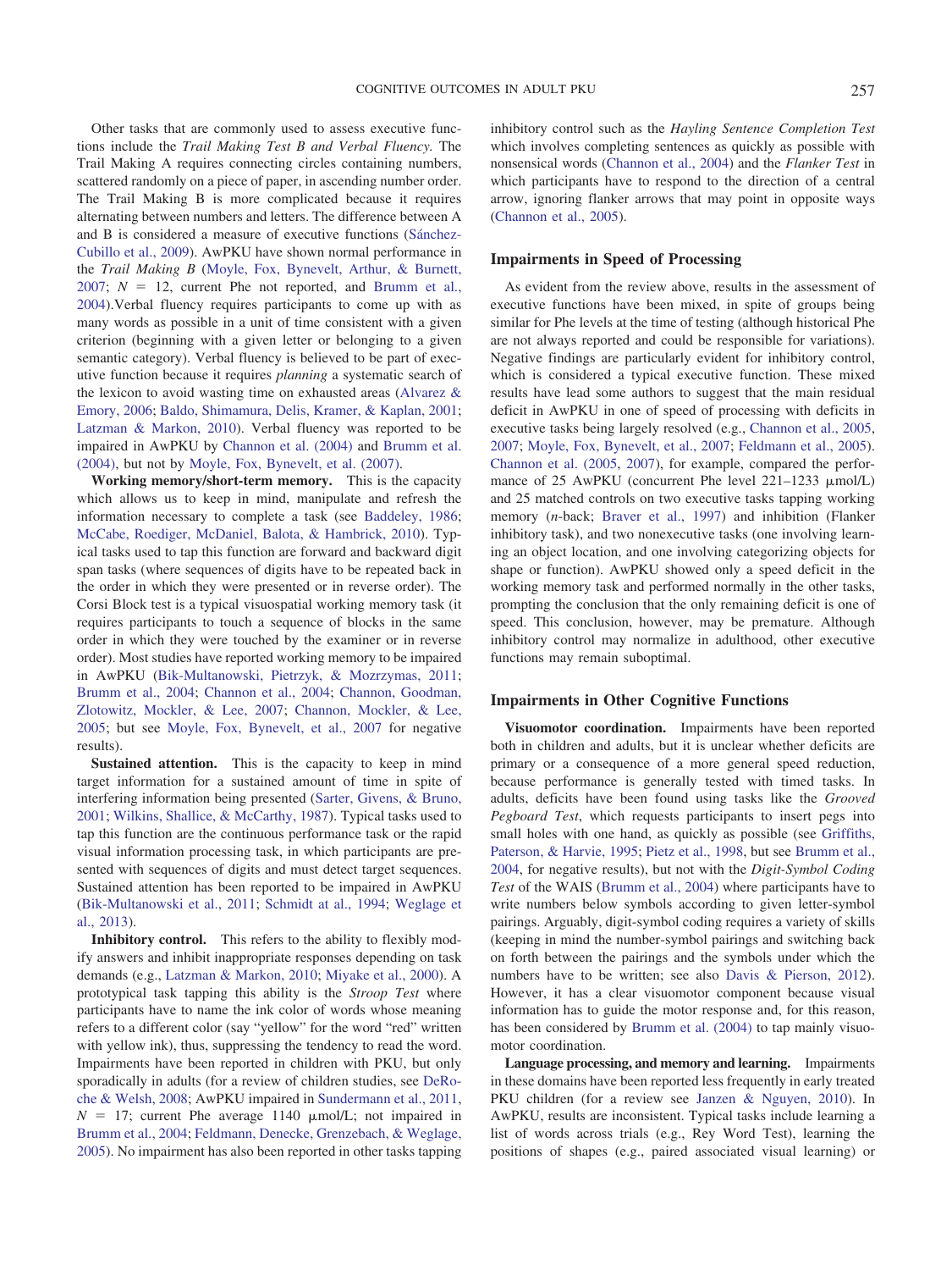drawing a complex picture from memory (Rey–Osterrieth Complex Figure). No memory impairment was reported by [Griffiths et](#page-11-18) [al. \(1995\)](#page-11-18) in the verbal domain and by [Channon et al. \(2004\)](#page-10-7) in the visuospatial domain. In contrast, memory impairments have been reported by [Brumm et al. \(2004\)](#page-10-1) and [Smith et al. \(1996\)](#page-12-2) across domains and by [Griffiths et al. \(1995\)](#page-11-18) in the visuospatial domain.<sup>1</sup> In addition, [Brumm et al. \(2004\)](#page-10-1) have reported impairments in expressive naming (Boston Naming Test), but not in receptive vocabulary (Peabody Picture Vocabulary Test).

## **Plan of Study and Data Analyses**

In sum, for most cognitive functions including complex executive functions, visuomotor coordination, language processing, and memory and learning, results have been mixed. Deficits have been reported more consistently for working memory and sustained attention and normal performance for inhibitory control. Some authors have suggested that only deficits of speed of processing characterize AwPKU.

Our study will establish the cognitive profile of a group of 37 AwPKU with better metabolic control than reported in previous studies (average 432  $\mu$ mol/L, in childhood; <850  $\mu$ mol/L later on). Our study is similar to [Brumm et al. \(2004\)](#page-10-1) in assessing a large number of functions and using a variety of tests for each function to reduce error. Differently from Brumm et al., we have decomposed executive functions in a number of subtypes, assessed visuospatial attention as a separate domain, and included assessment of orthographic skills.

Besides performance in individual tasks and functions, we will consider two general measures of performance across domains: (a) an overall standard score, which averages across cognitive tests and measures (RTs and accuracy); and (b) the proportion of impaired scores. This second measure is also very important because good performance in a number of tasks may counterbalance and mask severe impairments in others and result in an overall score which is normal or close to normal. Therefore, we will also consider, for each PKU participant, the number of cognitive domains/measure where severe difficulties are encountered. Even control participants are anticipated to demonstrate some poor scores, but this number may be much higher in AwPKU. For these measures (overall standardized score and rate of impaired scores) we will report both group averages and proportions of individuals impaired. To be conservative, we will consider impaired scores which deviate 2 or more standard deviations from the mean of a control group that we tested for comparison and was matched to the AwPKU for age and education ( $z$  scores  $=$   $\geq$ 2). We will consider scores which are within 0.5 standard deviations from the control mean (z scores  $=$  <.05) to be clearly normal.

#### **Method**

## **Participants and Procedure**

Thirty-seven early treated patients with classical PKU were recruited from a pool of patients currently followed by the Department of Inherited Metabolic Disorders at the Queen Elisabeth Hospital in Birmingham who had been continuously treated with a low-phenylalanine diet since birth. Diagnosis was through newborn screening conducted at 5–7 days after birth. At the time of testing 7 patients were on an unrestricted diet and 30 on a low phenylalanine diet. We invited all early treated patients attending the clinic to participate, plus patients who were still contactable, but no longer in regular follow-up. All individuals who responded to the invitation were tested. No patient had been diagnosed with any psychiatric disorder. Data on historical Phe levels were obtained from the PKU database at The Clinical Chemistry Department at Birmingham Children's Hospital.

The PKU participants were compared with a group of 30 healthy control participants matched for age, gender, and educational status. They were recruited through the Aston University volunteering website.

Participants were tested in a quiet room in two separate testing sessions, each lasting approximately 3 hours. Blood Phe concentrations were measured prior to each testing session to determine current Phe levels. The research was approved by the NHS and Aston University Ethics committees. All participants gave voluntary informed consent to take part. All efforts were made to administer all tasks to all participants, but some data points are missing because not everybody returned for the second session (see [Tables 1](#page-4-0)[–3](#page-6-0) for exact numbers). Whenever possible we report performance in terms of error rates so that like for speed measures higher scores indicate lower performance.

#### **Tasks**

IQ was measured using the Wechsler Abbreviated Scale of Intelligence (WASI; [Wechsler, 1999\)](#page-12-9), which includes the following subtests: Vocabulary, Block Design, Similarities, and Matrix Reasoning. These subtests are similar in format to their WISC–III and WAIS–III counterparts. They are those with the highest loadings on general intellectual functioning [\(Wechsler, 1991,](#page-12-10) [1997\)](#page-12-11) and allow estimates of both Verbal and Performance IQ. In addition, participants were given an extensive neuropsychological battery. Tasks are briefly described below. A more extensive description is provided in the supplementary materials.

**Visuospatial attention.** This included measures from 6 tasks: (a) *Simple Detection*: Press a response button as soon as a ladybird appeared on the screen; (b) *Detection with Distractors*: Press a button whenever a ladybird appeared on the screen alone or with a green bug; in the second part of the task the instruction was changed to press a button whenever a green bug appeared on the screen alone or with a ladybird; (c) *Choice Reaction Time*: Press either a left or right response key consistent with the direction of an arrow centrally presented; (d) *Feature Search*: Detect a target among distractors not sharing features by pressing a 'yes' or 'no' button (e.g., a red ladybird among green bugs); and (e) *Conjoined Search*: Detect a target among distractors sharing features (e.g., red ladybird among red bugs and green ladybirds). Both RTs (reaction time (RT) from now on) and accuracy measures (error rates) were taken.

**Visuomotor coordination.** This included measures from 2 tasks: (a) *Grooved Pegboard Test*: Put pegs into the holes of a

<sup>&</sup>lt;sup>1</sup> Note that a limit of the Complex Figure Test [\(Rey, 1941\)](#page-11-21) when used to test visuospatial memory is that it also taps executive function skills because it requires planning and ongoing monitoring of performance [\(Watanabe et al., 2005\)](#page-12-12). Thus, it is not clear whether an impairment is due to a visuospatial deficit or an executive deficit.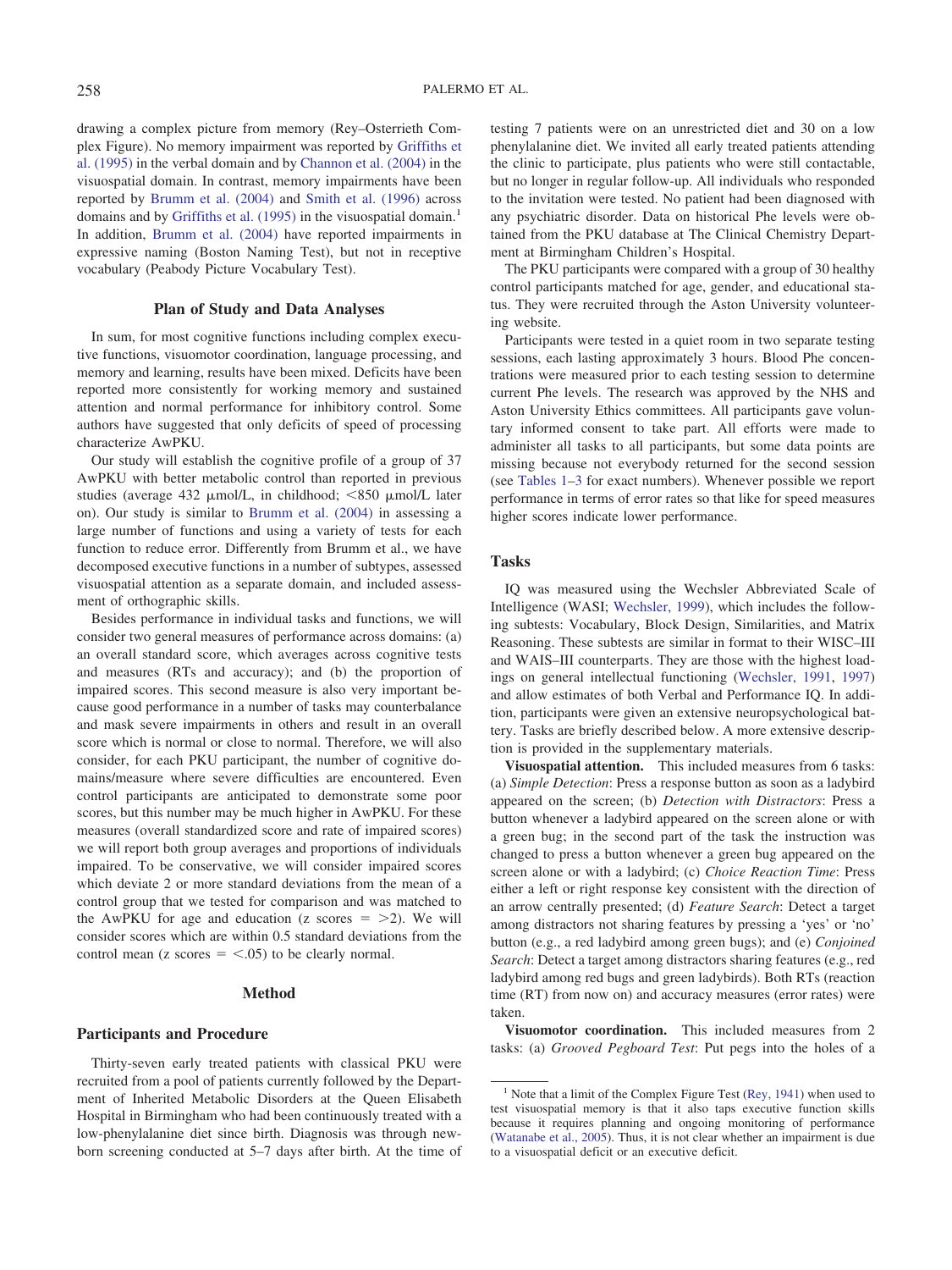<span id="page-4-0"></span>

| ×<br>۰, |  |
|---------|--|
|         |  |

*Demographic Information, Metabolic Control, and General Cognitive Performance for 30 Control and 37 PKU Participants*

|                                            | Controls         |           |                  | PKU participants |                                                                 |
|--------------------------------------------|------------------|-----------|------------------|------------------|-----------------------------------------------------------------|
| Variable                                   | M                | SD        | $\boldsymbol{M}$ | SD               | Controls vs. PKU                                                |
| Age                                        | 27.6             | 7.4       | 27.5             | 7.3              | $t_{(1, 65)} = 0.08; p = .94$                                   |
| Education years                            | 15.2             | 1.7       | 14.4             | 1.9              |                                                                 |
| Gender (M/F)                               | 10/20            |           | 13/24            |                  | $t_{(1, 65)}$ = 1.6; $p = .12$<br>$\chi^{(1)}$ = .02; $p = .88$ |
| Childhood (mean N obs. = 197; $SD = 165$ ) |                  |           |                  |                  |                                                                 |
| Phe average                                |                  |           | 432              | 243              |                                                                 |
| Phe fluctuation (SD)                       |                  |           | 205              | 63               |                                                                 |
| Adolescence (mean N obs. = 77; $SD = 70$ ) |                  |           |                  |                  |                                                                 |
| Phe average                                |                  |           | 721              | 340              |                                                                 |
| Phe fluctuation (SD)                       |                  |           | 157              | 58               |                                                                 |
| Adulthood (mean N obs. = 65; $SD = 74$ )   |                  |           |                  |                  |                                                                 |
| Phe average                                |                  |           | 802              | 324              |                                                                 |
| Phe fluctuation (SD)                       |                  |           | 137              | 68               |                                                                 |
| Lifetime (mean N obs. = 340; $SD = 241$ )  |                  |           |                  |                  |                                                                 |
| Phe average                                |                  |           | 634              | 291              |                                                                 |
| Phe fluctuation (SD)                       |                  |           | 164              | 58               |                                                                 |
| Current Phe                                |                  |           | 720              | 343              |                                                                 |
| Cognitive performance                      |                  |           |                  |                  |                                                                 |
| <b>FIQ</b>                                 | 113.8            | 10.9      | 103.9            | 14.3             | $t_{(1, 65)} = 3.1; p = .003$                                   |
| <b>VIQ</b>                                 | 112.2            | 10.2      | 102.3            | 12.9             | $t_{(1, 65)} = 3.1; p = .001$                                   |
| <b>PIQ</b>                                 | 112              | 11.7      | 104.5            | 15.1             | $t_{(1, 65)} = 2.2; p = .03$                                    |
| Overall $z$ score                          | $\boldsymbol{0}$ | $\cdot$ 3 | .5               | .7               | $t_{(1, 65)} = -3.8; p < .001$                                  |
| Impaired participants                      |                  |           |                  |                  |                                                                 |
| N                                          | $\bf{0}$         |           | $\overline{c}$   |                  |                                                                 |
| $\%$                                       | $\bf{0}$         |           | 5.4              |                  |                                                                 |
| Impaired measures $(\% )$                  | 3.8              | 3.7       | 13.2             | 15.1             | $t_{(1, 65)} = -3.4; p = .001$                                  |
| Impaired participants                      |                  |           |                  |                  |                                                                 |
| N                                          | 1                |           | 14               |                  |                                                                 |
| $\%$                                       | 3.3              |           | 37.8             |                  | $\chi^2_{(1)} = 11.35; p < .001$                                |

*Note*. Blood Phe measured in  $\mu$ mol/L. Impaired= > 2 *z* scores from control means. PKU = phenylketonuria; Phe = Phenylalanine.

board using only one hand as quickly as possible and (b) *Digit Symbol Task*: Fill as many boxes as possible with symbols corresponding with numbers in 90 s.

**Complex executive functions.** This included measures from 4 tasks which, to be completed involve planning, flexibility and abstract thinking. First, *The Wisconsin Card Sorting Test*, (64 Cards Version) in which participants have to discover the rules to match cards from a deck with four reference cards according to shape, number and color using feedback. Flexibility is required when the sorting rule is changed unknown to the participant and the new rule has to be discovered. A number of detailed measures are reported in Table 3 below. To compute an aggregate score for 'Complex executive functions' we used total number of errors. Second was difference in speed between *Trail Making Test B-A* (A involves connecting circles containing numbers in ascending order as quickly as possible; B also involves connecting circles in ascending order but alternating between number and letters). Only speed measures are taken because errors are rare. Third, for *Fluency*. For letter fluency, participants generate as many words as possible starting with a given letter in one minute of time (letters: C, F and L). For semantic fluency, they generate name of animals. We only considered semantic fluency in the aggregate score for 'Complex Executive functions' as better reflecting the ability to carry-out an efficient lexical search. And finally, for *The Tower of Hanoi* puzzle, participants move a number of rings of different sizes across three pegs to form a tower on the last peg following specific constraints. Our score is based on the percentage of solved trials of different complexity (3, 4, 5 rings).

**Inhibitory control.** This included measures from 2 tasks: (a) *Stroop* interference: Difference in time and errors between reporting the ink color of words where the color of the ink was incongruent with the meaning of the word; "red" written with yellow ink, or congruent, "red" written with red ink; (b) *Semantic Interference*: Differences in naming between the first and last exemplar of a series of semantically related nouns in terms of RT and errors.

*Short-term Memory/Working Memory***.** This included measures from 3 tasks: (a) *Digit Span*: Repeat a sequence of digits spoken by the examiner, soon after presentation; (b) *Nonword Repetition*: Repeat a sequence of nonwords spoken by the examiner, soon after presentation; and (c) the *Corsi Block Tapping Test*: The examiner taps a sequence of blocks and the participant has to reproduce the sequence in the same order.

*Sustained Attention***.** Percentage correct from the Rapid Visual Information Processing task: detect three target sequences of 3 digits by pressing the response key when the last number of the sequence appears on the screen.

**Orthographic Language.** This involved measures from 6 tasks: (a) and (b) *Word and Nonword Reading:* Read as fast as possible an English or a made up word and both RT and accuracy measures (error rates) are taken; (c) and (d) *Word and Nonword Spelling*: Spell words/nonwords to dictation; (e) *Phoneme Deletion*: Delete a sound from a word (e.g., powder;  $\frac{d}{>}$  power); and (f) *Spoonerisms*: Exchange the initial sounds of two words to produce two different words (e.g., bad-sin  $>$  sad-bin). These last two tasks were included because performance shows strong cor-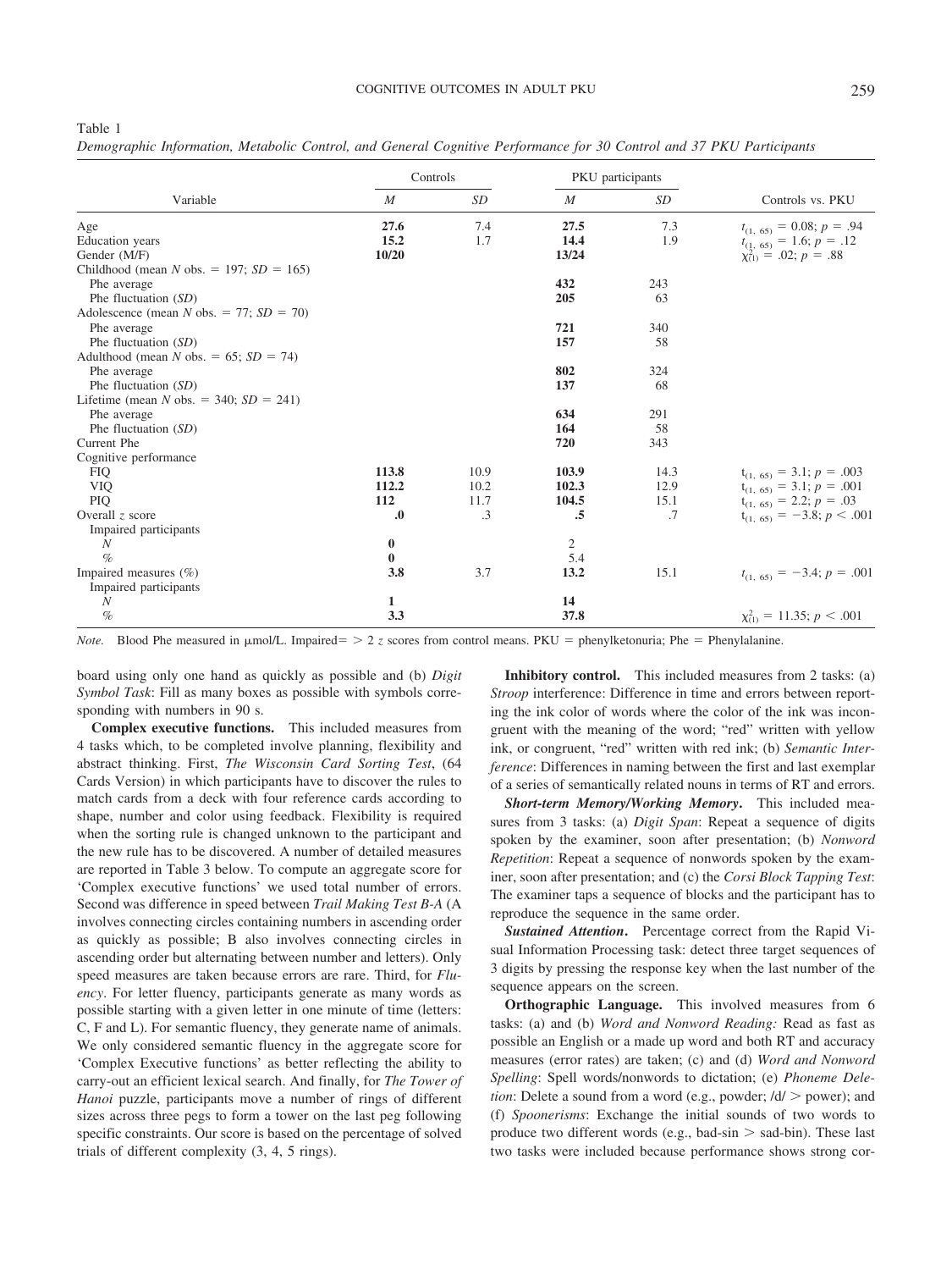#### <span id="page-5-0"></span>Table 2

*Speed and Accuracy in Visuospatial Attention, Visuomotor, and Visuospatial Memory Tasks in Control and PKU Participants*

|                                                            | Controls       |       |                   | PKU participants |                  |              |           | Controls vs. PKU              |
|------------------------------------------------------------|----------------|-------|-------------------|------------------|------------------|--------------|-----------|-------------------------------|
| Domain/task                                                | M              | SD    | M                 | SD               | $\boldsymbol{N}$ | % $z = 2$    | % $z = 1$ | $t$ and $p$                   |
| Visuospatial attention                                     |                |       |                   |                  |                  |              |           |                               |
| Simple detection $(RT - ms)$<br>Detention with distractors | 316            | 56.9  | 332               | 52.9             | 31               | 6.5          | 16.5      | $t_{(1, 59)} = -1.1; p = .27$ |
| $RT - ms$                                                  | 407            | 72.2  | 438               | 70.6             | 31               | 3.2          | 22.6      | $t_{(1, 59)} = -1.7; p = .09$ |
| $%$ errors                                                 | .6             | .6    | $\boldsymbol{.8}$ | 1.1              | 31               | 6.5          | 19.4      | $t_{(1, 59)} = -.8; p = .45$  |
| Choice RT                                                  |                |       |                   |                  |                  |              |           |                               |
| $RT - ms^a$                                                | 281            | 31.3  | 307               | 42               | 37               | 16.2         | 32.4      | $t_{(1, 65)} = -2.8; p < .01$ |
| $%$ errors                                                 | $\cdot$ 4      | .8    | .5                | .8               | 37               | 8.1          | 8.1       | $t_{(1, 65)} = -.4; p = .68$  |
| Feature search                                             |                |       |                   |                  |                  |              |           |                               |
| $RT - ms^a$                                                | 498            | 71.7  | 606               | 167.6            | 31               | 32.3         | 41.9      | $t_{(1, 59)} = -3.2; p < .01$ |
| $%$ errors                                                 | $\overline{2}$ | 2.3   | 1.6               | 2.6              | 31               | 6.5          | 16.1      | $t_{(1, 59)} = .7; p = .50$   |
| Conjoined search                                           |                |       |                   |                  |                  |              |           |                               |
| $RT - ms^a$                                                | 841            | 126.3 | 1,008             | 239.7            | 31               | 25.8         | 38.7      | $t_{(1, 59)} = -3.4; p < .01$ |
| $%$ errors                                                 | 3.1            | 4.4   | 2.4               | 2.7              | 31               | $\mathbf{0}$ | 3.2       | $t_{(1, 59)} = .8; p = .43$   |
| Visuomotor coordination                                    |                |       |                   |                  |                  |              |           |                               |
| Pegboard (time $-$ seconds) <sup>a</sup>                   | 59.2           | 5.1   | 65.1              | 11.7             | 37               | 18.9         | 43.2      | $t_{(1, 65)} = -2.6; p = .01$ |
| Digit symbol (% errors in 90 s) <sup>a</sup>               | 27.1           | 10.2  | 37.3              | 11.3             | 31               | 19.4         | 41.9      | $t_{(1, 59)} = -3.7; p < .01$ |
| Visuospatial memory and learning                           |                |       |                   |                  |                  |              |           |                               |
| Paired Associate Verbal Learning (% errors)                | 1.9            | 1.9   | 3.1               | 3.82             | 31               | 12.9         | 16.1      | $t_{(1, 59)} = -1.5; p = .15$ |
| Delayed matching to sample $(\%$ errors)                   | 10.5           | 8.3   | 14.1              | 8.5              | 37               | 10.8         | 29.7      | $t_{(1, 65)} = -1.7; p = .09$ |

*Note*. Percentage of Phenylketonuria (PKU) participants with *z* score = >2 (expected % 2.3) is also reported. RT = reaction time.  $a^a$  Tasks where there is a significant difference with controls.

## relations with orthographic skills [\(Landerl, Wimmer, & Frith,](#page-11-22) [1997;](#page-11-22) [Romani, Tsouknida, & Olson, 2015\)](#page-11-23).

**Spoken Language.** This included measures from four tasks: (a) *Picture Naming*: Name a picture as fast as possible; (b) *Color naming*: Name as fast as possible the ink color of three *X*s or colored words; only the congruent condition is considered here, where the color of the ink matched the meaning of the word, for example, "red" written with red ink. Both RT and accuracy measures (error rates) were taken; (c) *Similarities* from the WASI: Describe how similar in meaning two words are; and (d) *Vocabulary* from the WASI: Define a word.

**Verbal Memory and Learning.** This included measures from 2 tasks: *The Rey Auditory Verbal Learning Test* (learning, immediate recall and delayed recall of a list of 15 words) and *Paired Associates Verbal Learning* (learning the association between a made-up word and the picture of an object or animal).

**Visual Memory and Learning.** This included measures from 2 tasks: (a) *Delayed Matching to Sample*: Recognize a previously seen pattern among distractors and (b) *Paired Associates Visual Learning*: Learn to associate shapes with locations.

## **Results**

Demographic and Phe data, as well as general cognitive performance, are reported in [Table 1.](#page-4-0) Metabolic values are reported in three age bands: childhood  $(0-10$  years old), adolescence  $(11-16)$ years old), and adulthood (17 years to present), as well as at testing time and across the lifetime. We report metabolic control both in terms of mean Phe level and Phe fluctuation. The Phe level in each band was calculated by averaging the Phe medians for each year in the band; the Phe fluctuation was calculated by averaging standard

deviations from median values (*SD*) for each year in the band. For each AwPKU, the current Phe was calculated averaging Phe level at Session 1 and Phe level at Session 2. Across the group, Phe levels were better controlled in childhood; diet was progressively relaxed after early childhood with increasing blood Phe levels.

## **General Cognitive Performance and Variability Between Participants**

Overall, AwPKU had a full scale IQ in the average range (only one impaired patient), but significantly lower than matched controls (see also [DeRoche & Welsh, 2008;](#page-11-3) and [Moyle, Fox, Arthur,](#page-11-2) [et al., 2007,](#page-11-2) for a meta-analysis). Considering the whole neuropsychological assessment together (44 measures), the mean AwPKU *z* score was only slightly below the control average (*z*  $score = 0.5$ ). However, a different picture emerged when performance with individual tasks was considered. Specifically, for each participant we calculated the percentage of impaired measures (a measure was considered impaired if it was 2 *z* score from the mean of our control group) on the overall number of available measures. On average,  $4\%$  ( $\pm$  3.7%) of measures were impaired in controls versus  $13\%$  ( $\pm 15.1\%$ ) AwPKU. In 17/37 (46%) of PKU participants, the rate of impaired measures was significantly above control average. Moreover, 9 AwPKU (**24%** of the PKU sample**)** showed *both* a pathological rate of impaired measures  $(22 z)$ scores) *and* an overall *z* score below average ( $=$  >1 *z* score), thus showing overall a clear impairment. In contrast, **38%** of PKU participants (14/37) showed a completely normal profile with *z*  $\text{scores} = \langle 0.5, \text{ both for rate of impaired measures and overall} \rangle$ average performance.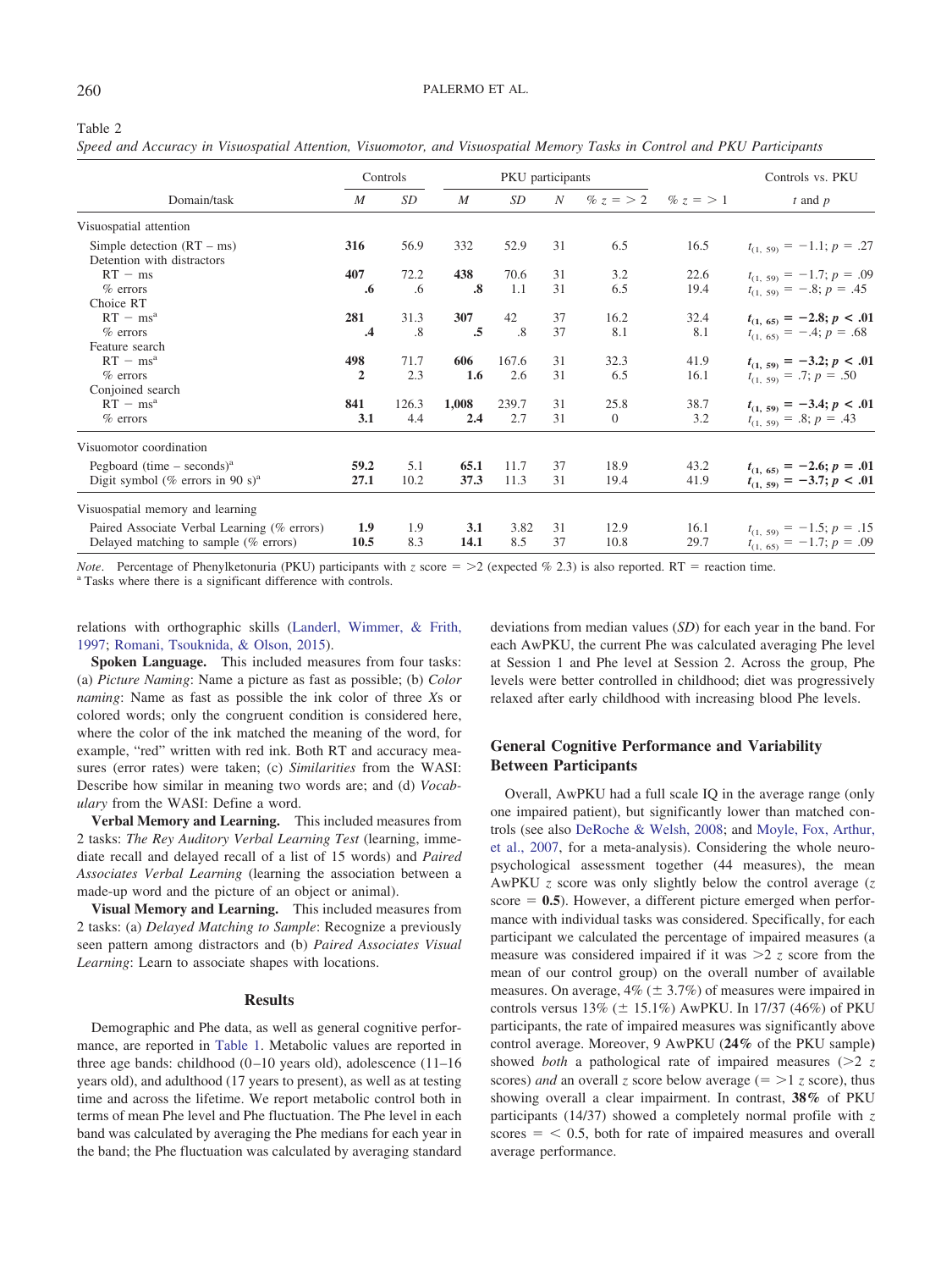<span id="page-6-0"></span>

| Table 3                                                         |  |  |  |  |
|-----------------------------------------------------------------|--|--|--|--|
| <i>Executive Function Tasks in Control and PKU Participants</i> |  |  |  |  |

|                                                      |                   | PKU participants<br>Controls |       |           |                  |           | Controls vs. PKU |                               |  |
|------------------------------------------------------|-------------------|------------------------------|-------|-----------|------------------|-----------|------------------|-------------------------------|--|
| Domain/task                                          | $\boldsymbol{M}$  | <b>SD</b>                    | M     | <b>SD</b> | $\boldsymbol{N}$ | % $z = 2$ | $\% z = 1$       | $t$ and $p$                   |  |
| Complex executive functions                          |                   |                              |       |           |                  |           |                  |                               |  |
| <b>WCST</b>                                          |                   |                              |       |           |                  |           |                  |                               |  |
| Total errors <sup>a</sup>                            | 10.8              | 4.9                          | 14    | 8.2       | 37               | 24.3      | 27               | $t_{(1, 65)} = -2.0; p = .05$ |  |
| Perseverative responses                              | 6.8               | 4.4                          | 8.1   | 5.1       | 37               | 10.8      | 27               | $t_{(1, 65)} = -1.1; p = .27$ |  |
| Perseverative errors                                 | 6.1               | 3.3                          | 7.4   | 4.3       | 37               | 10.8      | 24.3             | $t_{(1, 65)} = -1.4; p = .16$ |  |
| N of completed categories <sup>a</sup>               | 4.4               | .9                           | 3.9   | 1.2       | 37               | 13.5      | 32.4             | $t_{(1, 65)} = 2.1; p = .04$  |  |
| Trail making: $B-A$ (Time – seconds)                 | 20.7              | 13.3                         | 19    | 10.8      | 37               | 5.4       | 10.8             | $t_{(1,65)} = -.6; p = .57$   |  |
| Tower of Hanoi (% of not solved trials) <sup>a</sup> | 2.9               | 7.9                          | 20.6  | 28.2      | 27               | 33.3      | 48.1             | $t_{(1, 52)} = -3.1; p < .01$ |  |
| Verbal fluency                                       |                   |                              |       |           |                  |           |                  |                               |  |
| Letter (correct answers)                             | 41.8              | 12.9                         | 35.9  | 11.4      | 37               | 2.7       | 27               | $t_{(1, 65)} = 1.9; p = .06$  |  |
| Semantic (correct answers) <sup>a</sup>              | 25                | 5                            | 21.4  | 6.2       | 37               | 10.8      | 37.8             | $t_{(1, 65)} = 2.6; p = .01$  |  |
| Inhibitory control                                   |                   |                              |       |           |                  |           |                  |                               |  |
| Stroop Test: Interference                            |                   |                              |       |           |                  |           |                  |                               |  |
| $RT - ms$                                            | 94.3              | 51.9                         | 111.3 | 86.7      | 30               | 16.7      | 23.3             | $t_{(1, 58)} = -1.4; p = .18$ |  |
| $%$ errors                                           | $\boldsymbol{.8}$ | 1                            | .5    | 1.1       | 30               | 3.3       | 13.3             | $t_{(1, 58)} = .5; p = .63$   |  |
| Naming: Semantic interference                        |                   |                              |       |           |                  |           |                  |                               |  |
| Position $5-1$ (ms.)                                 | 145               | 62.9                         | 173   | 94.6      | 30               | 16.7      | 33.3             | $t_{(1, 58)} = -1.4; p = .18$ |  |
| Position $5-1$ (% errors)                            | 1.1               | 1.6                          | 1.3   | 2         | 31               | 9.7       | 16.1             | $t_{(1, 59)} = .3; p = .74$   |  |
| Short-term memory                                    |                   |                              |       |           |                  |           |                  |                               |  |
| Digit span <sup>a</sup>                              | 6.5               | .9                           | 6.1   | 1         | 37               | 10.8      | 35.1             | $t_{(1, 65)} = 2.0; p = .05$  |  |
| Nonword repetition (% errors) <sup>a</sup>           | 39.3              | 10.4                         | 48.2  | 12.5      | 31               | 19.4      | 45.2             | $t_{(1, 59)} = -3.0; p < .01$ |  |
| Corsi block-tapping test span                        | 5.7               | .9                           | 5.3   | .9        | 37               | 2.7       | 29.7             | $t_{(1, 65)} = 1.7; p = .10$  |  |
| Sustained attention                                  |                   |                              |       |           |                  |           |                  |                               |  |
|                                                      |                   |                              |       |           | 37               |           | 35.1             |                               |  |
| RVP (% of errors) <sup>a</sup>                       | 13.3              | 8.8                          | 18.9  | 11.3      |                  | 13.5      |                  | $t_{(1, 65)} = -2.2; p = .03$ |  |

Note. Percentage of phenylketonuria (PKU) participants with *z* score = > 2 (expected % 2.3) is also reported. WCST = Wisconsin Card Sorting Test;  $RVP =$  Rapid Visual Information Processing.

<sup>a</sup> Tasks where there is a significant difference with controls.

AwPKU with impaired  $(N = 9)$  versus normal  $(N = 14)$  performance did not have significantly different Phe levels during childhood ( $\mu$ mol/L 469 vs. 485;  $t(1,18) = -1.21$ ;  $p = .90$ ), but differed significantly for metabolic control in adolescence  $(\mu \text{mol/L } 659 \text{ vs. } 944; t(1,19) = -2.2.; p = .04)$  and adulthood  $(\mu \text{mol/L } 782 \text{ vs. } 1128; t(1,21) = -3.3; p = .003)$  and for current Phe ( $\mu$ mol/L 713 vs. 1,059;  $t(1,20) = -2.7$ ;  $p = .01$ ). They also differed in terms of Phe variability (in terms of average *SD* per year) in adolescence ( $\mu$ mol/L *SD* 148 vs. 214;  $t(1,19) = -3.5; p =$ .002) and through the life  $span(\mu mol/L \ SD \ 162 \ vs. \ 212)$ ;  $t(1,21) = -2.5; p = .02$ , but variability was not different at other times.

[Figure 1](#page-7-0) shows that although, in each domain, most scores of AwPKU fall within 1 *SD* of the control mean, there are a substantial number of AwPKU performing below average. The only domain where this does not occur is verbal memory and learning where the distribution of scores appears similar in the PKU and control group.

#### **Variability Across Domains**

Performance of the PKU and control groups on individual tasks is shown in Tables 2– 4. [Table 2](#page-5-0) shows results for visuospatial attention, visuomotor coordination and visuospatial memory. AwPKU are systematically impaired in tasks requiring visuospa-

tial attention except for the easiest tasks (Simple Detection and Detection with Distractors). No significant impairments are seen in accuracy measures, but this could be due to lack of sensitivity of these measures (performance being close to 100% correct across groups). Performance on the tasks tapping visuospatial memory and learning failed to reach significance when the tasks were considered individually, but was marginally lower when scores are aggregated, as shown in [Figure 1.](#page-7-0) Performance on tasks tapping visuomotor coordination is impaired, consistent with previous results (see [Griffiths et al., 1995;](#page-11-18) [Pietz et al., 1998\)](#page-11-19).

[Table 3](#page-6-0) shows results for executive functions. There is a contrast between tasks requiring higher order executive functions where differences are highly significant (WCST, Tower of Hanoi, Semantic Fluency) and tasks which arguably require less planning and monitoring, where no significant difference is present (the Corsi Block, the Letter Fluency and the Trial making B-A). There is also no impairment in tasks tapping inhibitory control, consistent with previous studies [\(Brumm et al., 2004;](#page-10-1) [Channon et al., 2004,](#page-10-7) [2005\)](#page-11-16). Finally, there is a significant impairment of sustained attention (see also [Bik-Multanowski et al., 2011;](#page-10-10) [Schmidt at al.,](#page-12-6) [1994;](#page-12-6) [Weglage et al., 2013\)](#page-12-7). It is important to note that impairments are seen in executive functions even if tasks are untimed or have a minimal timing component. The WCST is untimed. The Tower of Hanoi is timed (maximum of 6 min for each trial), but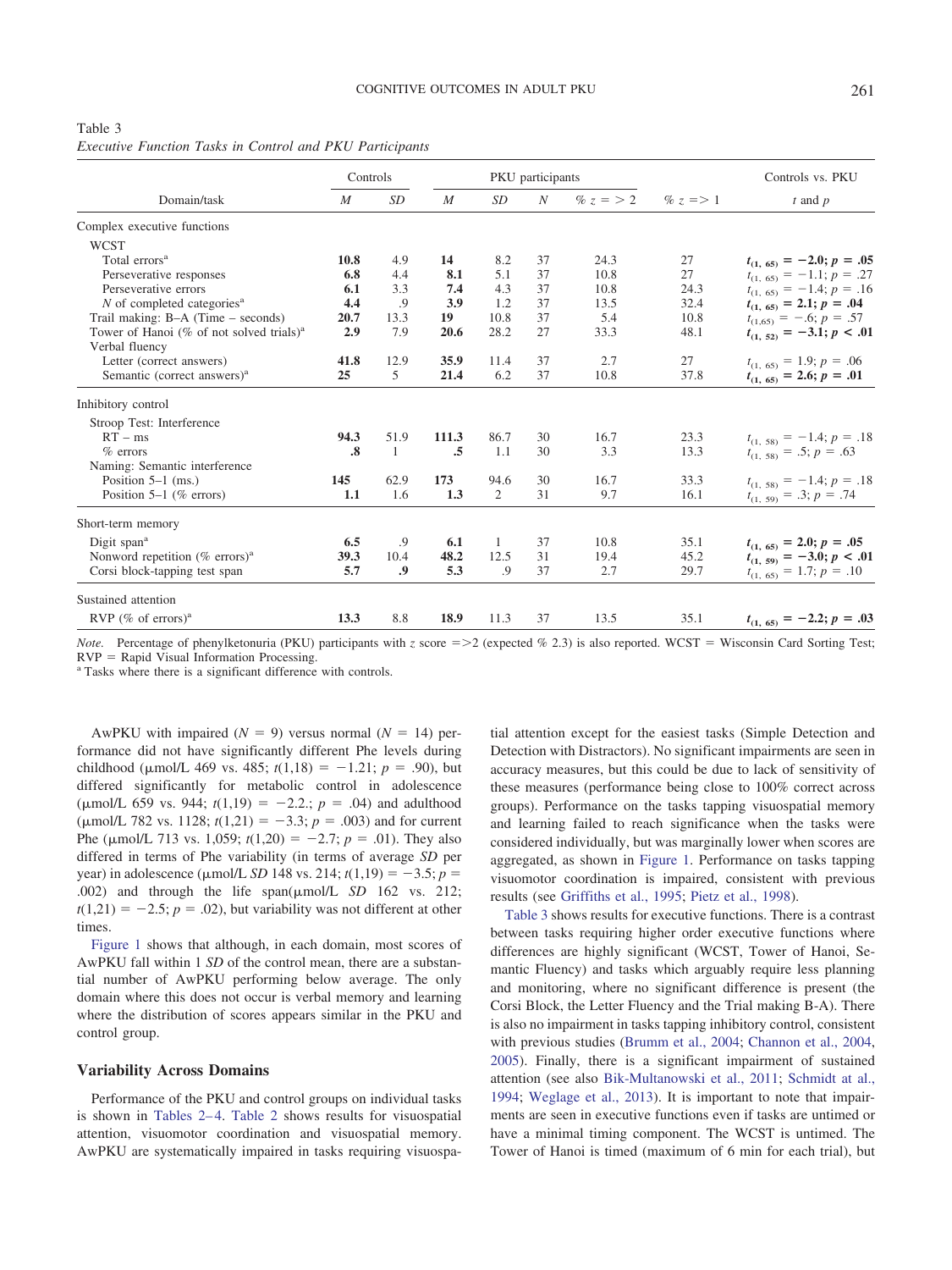#### 262 PALERMO ET AL.



<span id="page-7-0"></span>*Figure 1.* Distribution of scores for the Control and PKU groups across speed tasks. Each point is the performance of an individual participant; *t* tests assess differences in average performance between groups; Variance ratio *F* test assess differences in variability. Tasks were aggregated across domains by averaging *z* scores across tasks/measures as follows: (a) Visuospatial attention: RTs in *Simple Detection,* and RT and accuracy in *Detection with Distractors, Choice Reaction Time, Feature Search, Conjoined Search*; (b) visuomotor coordination: *Grooved Pegboard Test, Digit symbol*; (c) complex executive functions: *WCST score, Tower of Hanoi scores, Semantic fluency, Trial Making B-A*; (d) inhibitory controls: *Stroop interference effect; Semantic interference effects* (both RTs and accuracy); (e) STM (short-term memory): *Digit Span, Nonword repetition, Corsi Span*; (f) Sustained attention: *Rapid Visual Information Processing -RVP*; (g) Orthographic Language: RT and accuracy in *words and nonword reading,* accuracy in *word and nonword spelling, spoonerisms, and phoneme deletions*; (h) Spoken Language: RT and accuracy in *picture naming* and *color naming*, *Vocabulary WASI, Similarities WASI*; (i) verbal memory and learning: *The Rey Auditory Verbal Learning Test* and *Paired Associates Verbal Learning*; (j) Visuospatial memory and learning: *Delayed Matching to Sample* and *Paired Associates Visual Learning.*  $p < 0.05$ .  $\sqrt[*]{p} < 0.01$ . Please see the online article for the color version of this figure.

participants rarely fail due to time constraints. Verbal fluency has a speed element because scores are based on the number of words produced in a fixed unit of time. However, the quality of the lexicon (its size and structure) and the strategies adopted to search it are more important than speed of access per se. Similarly, the task tapping sustained attention involved detection of number sequences within time constraints. However, the detection window included two digits following the last digit of the target sequence (totaling 1,800 ms) which should minimize difficulties with speed. The fact that, as a group, AwPKU show impairments in all of these tasks argues against the hypothesis that, in adulthood, deficits *only* involve a reduction of speed of processing.

[Table 4](#page-8-0) shows results for language tasks. Performance on tasks probing orthographic knowledge is good. Speed in word and nonword reading is impaired, consistent with a generalized reduction in speed of processing, but accuracy is good, as is performance in spelling, spoonerisms and the phoneme deletion task. Word spelling is numerically better than in the controls. Note also that word reading speed was relatively less impaired than nonword reading speed, group by task interaction:  $F_{(1, 59)} = 10.5, p < .01;$ partial eta-squared  $= .2$ , consistent with the deficit being more in components involved in perceptual analysis than in lexical access. Accuracy in picture naming was good. More taxing tasks probing vocabulary (vocabulary and similarity subtests of the WASI) were impaired, but these tasks have a strong reasoning component which could be responsible for the deficit. Finally, performance was excellent in memory and learning tasks. Combined, these results indicate excellent ability to learn in our AwPKU group.

To better compare the relative severity of impairments with speed and accuracy measures [Figure 2](#page-9-0) reports severity of PKU impairment in terms of Cohen's *d* for different domains. The Cohen's *d* is the difference between the mean performance of PKU and control groups divided by the pooled standard deviation (see [Rosenthal, 1994\)](#page-12-13). In our case, the higher the score the bigger the difference between the two groups.

It is clear that speed of processing is systematically impaired across domains with significant differences in most tasks and, on average, a medium Cohen's *d* (.**58**). Accuracy measures return a lower average Cohen's *d* (**.26**), but there is high variability across domains, making this figure poorly representative. The Cohen's *d* remains high for tasks which are taxing and require complex skills, including *planning* and *switching* (WCST, Tower of Hanoi, and Fluency), *monitoring* (short-term memory [STM[, Sustained attention) and *verbal reasoning* (Similarities, Vocabulary of WASI).

## **General Discussion**

We have carried out a comprehensive neuropsychological investigation in a group of 37 AwPKU with relatively good metabolic control since childhood and 30 matched controls. This has advanced our understanding of the effect of PKU on cognition by identifying which cognitive functions are generally spared and which continue to be affected and by providing a more complete picture and the severity and variability of impairments in this population.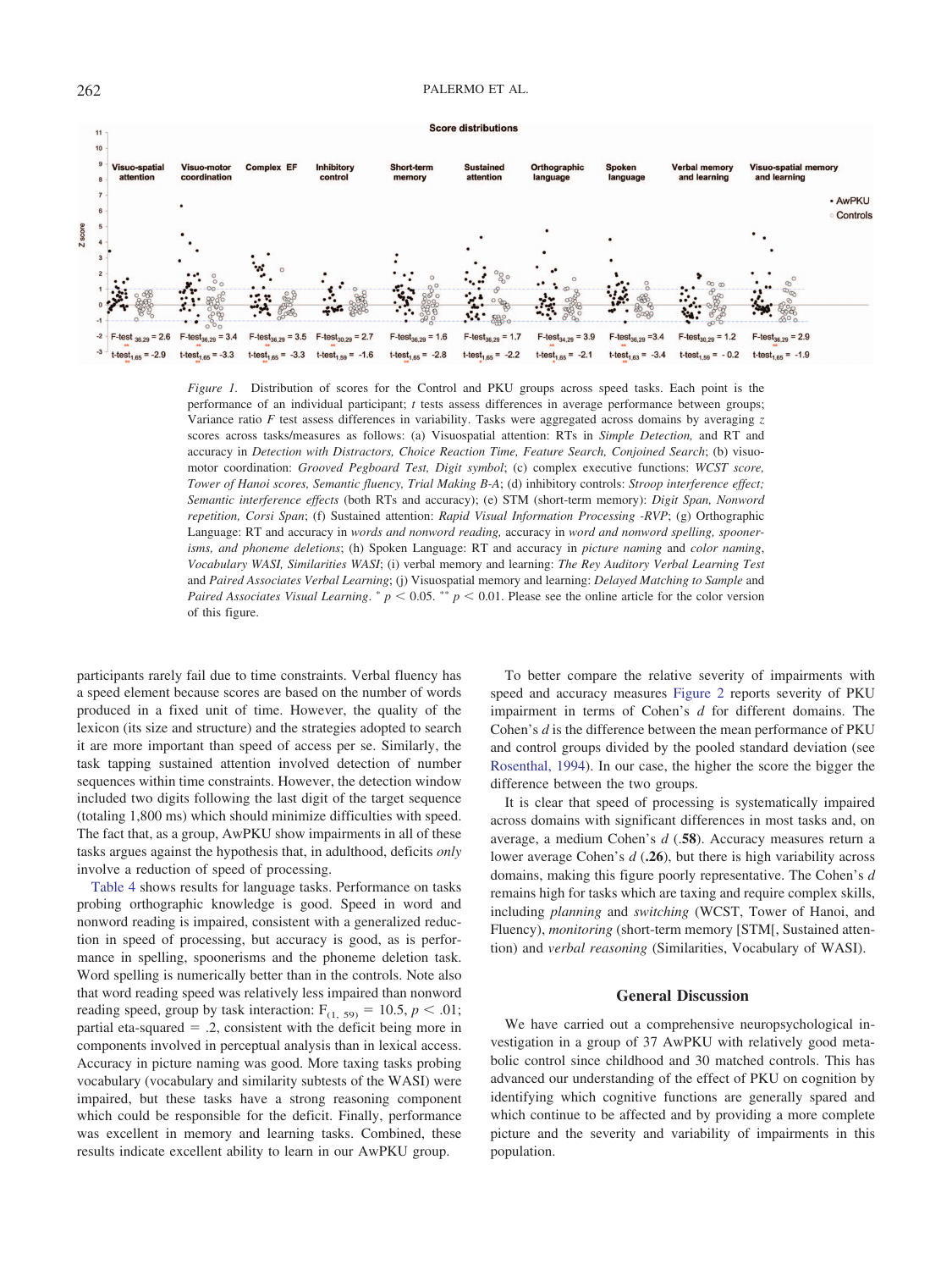#### COGNITIVE OUTCOMES IN ADULT PKU 263

#### <span id="page-8-0"></span>Table 4

*Speed and Accuracy in Orthographic and Spoken Language Tasks and Verbal Memory and Learning Tasks in Control and PKU Participants*

|                                                           | M       |            | PKU participants<br>Controls |                |                  |                |            | Controls vs. PKU              |  |
|-----------------------------------------------------------|---------|------------|------------------------------|----------------|------------------|----------------|------------|-------------------------------|--|
| Domain/task                                               |         | SD         | $\boldsymbol{M}$             | SD <sub></sub> | $\boldsymbol{N}$ | % $z = 2$      | $\% z = 1$ | $t$ and $p$                   |  |
| Orthographic language                                     |         |            |                              |                |                  |                |            |                               |  |
| Word reading                                              |         |            |                              |                |                  |                |            |                               |  |
| $RT - ms^a$                                               | 507     | 93.3       | 574                          | 120            | 30               | 6.7            | 30         | $t_{(1, 58)} = -2.4; p = .02$ |  |
| $%$ errors                                                | .6      | .8         | .7                           | $\overline{1}$ | 30               | 10             | 16.7       | $t_{(1, 58)} = -.2; p = .84$  |  |
| Nonword reading                                           |         |            |                              |                |                  |                |            |                               |  |
| $RT - ms^a$                                               | 604     | 103.6      | 795                          | 296.7          | 31               | 38.7           | 51.6       | $t_{(1, 59)} = -3.3; p < .00$ |  |
| $%$ errors                                                | 5.8     | 5.7        | 7.9                          | 10.8           | 31               | 12.9           | 22.6       | $t_{(1, 59)} = -1.0; p = .33$ |  |
| Word spelling $(\%$ errors)                               | 4.8     | 5.7        | 3.9                          | 4.7            | 29               | 3.4            | 13.8       | $t_{(1, 57)} = .7; p = .50$   |  |
| Nonword spelling (% errors)                               | 11.9    | 7.6        | 13.3                         | 8.2            | 35               | 8.6            | 20         | $t_{(1, 63)} = -.7; p = .49$  |  |
| Spoonerisms (% errors)                                    | 6.8     | 6.6        | 10.9                         | 14.7           | 30               | 13.3           | 23.3       | $t_{(1, 58)} = -1.4; p = .17$ |  |
| Phoneme deletion (% errors)                               | 11.2    | 8.7        | 14.5                         | 13.1           | 35               | 14.3           | 25.7       | $t_{(1, 63)} = -1.2; p = .24$ |  |
| Spoken language                                           |         |            |                              |                |                  |                |            |                               |  |
| Pictures naming                                           |         |            |                              |                |                  |                |            |                               |  |
| $RT - ms$                                                 | 835     | 138.1      | 897                          | 138.9          | 29               | 3.4            | 27.6       | $t_{(1, 57)} = -1.7; p = .09$ |  |
| $%$ errors                                                | 7.1     | 5.1        | 8.5                          | 11             | 30               | 3.3            | 6.7        | $t_{(1, 58)} = -.6; p = .53$  |  |
| Color naming                                              |         |            |                              |                |                  |                |            |                               |  |
| $RT - msa$                                                | 617     | 98.2       | 731                          | 141.8          | 29               | 17.2           | 44.8       | $t_{(1, 57)} = -3.6; p < .01$ |  |
| $%$ errors                                                | $\cdot$ | $\cdot$ .2 | $\cdot$                      | $\cdot$        | 29               | 3.4            | 6.7        | $t_{(1, 57)} = -.1; p = .89$  |  |
| Vocabulary WASI <sup>a</sup> (correct answer raw score)   | 64.2    | 7.2        | 58.4                         | 8.7            | 37               | 10.8           | 40.5       | $t_{(1, 65)} = -2.9; p < .01$ |  |
| Similarities WASI <sup>a</sup> (correct answer raw score) | 39.2    | 3.6        | 36                           | 5.8            | 37               | 29.7           | 56.8       | $t_{(1, 65)} = -2.6; p = .01$ |  |
| Verbal memory and learning                                |         |            |                              |                |                  |                |            |                               |  |
| Rey Auditory Verbal Learning Test                         |         |            |                              |                |                  |                |            |                               |  |
| Trial $A1-A5$ (% errors)                                  | 20.5    | 8.4        | 24.1                         | 11.2           | 31               | 16.1           | 32.3       | $t_{(1, 59)} = -1.4; p = .17$ |  |
| Retention (% errors A6)                                   | 15.8    | 16.1       | 18.3                         | 15.6           | 31               | 3.2            | 22.6       | $t_{(1, 59)} = -.6; p = .54$  |  |
| Delayed recall (% errors)                                 | 15.1    | 15.1       | 16.3                         | 15.9           | 31               | 6.5            | 19.4       | $t_{(1, 59)} = -.3; p = .76$  |  |
| Paired Associate Verbal Learning                          |         |            |                              |                |                  |                |            |                               |  |
| Trial $1-5$ (% errors)                                    | 47      | 24.9       | 43.5                         | 22.9           | 31               | $\overline{0}$ | 12.9       | $t_{(1, 59)} = .6; p = .58$   |  |
| Delayed recall (% errors)                                 | 29.3    | 24.5       | 20.4                         | 23.7           | 31               | 3.2            | 9.7        | $t_{(1, 59)} = 1.4; p = .16$  |  |

*Note.* Percentage of phenylketonuria (PKU) participants with  $z$  score  $z = 2$  (expected  $\%$  2.3) is reported. WASI = Wechsler Abbreviated Scale of Intelligence.

<sup>a</sup> Tasks where there is a significant difference with controls.

## **Cognitive Impairments**

We have shown significant and widespread cognitive impairments, even for a group of AwPKU who have had better metabolic control than reported in previous studies. Europe recommendation for target Phe levels have been very variables across countries [\(Blau et al., 2010\)](#page-10-0). New forthcoming European guidelines from ESPKU suggest a target of  $\leq 360$   $\mu$ mol/L in childhood and  $\leq 600$ mol/L afterward. Our group does not completely meet these guidelines but comes closer than previously reported groups (e.g., concurrent Phe level in our group  $= 720 \mu m o l/L$  compared with most groups were it is  $\sim$ 1,000  $\mu$ mol/L; see Introduction). Testing groups with better control will continue to be important in the future to provide firm evidence of the success and limitations of current treatment.

In our PKU group, impairments were present across a variety of domains showing that, although reduction in speed of processing is a factor underlying cognitive difficulties, impairments are also present in tasks with no or a minimal speed component. Impairments were present especially in complex tasks involving reasoning, planning and monitoring, and, more generally, in tasks which required the orchestration of a variety of skills. In contrast, our PKU group did not show learning difficulties and performance in tasks of verbal and visual learning and memory was very good. Performance in spelling, another task which relies heavily on learning and on the capacity to store information, was also excellent, as was performance on tasks which relied heavily on orthographic knowledge (phoneme deletion, spoonerisms). Good performance here is not due to lack of test sensitivity. On the contrary, these learning and orthographic tasks are challenging even for control participants and among the most sensitive tasks to detect impairments in other clinical populations such as adults with developmental dyslexia (e.g., see [Romani, Di Betta, Tsouknida, &](#page-11-24) [Olson, 2008\)](#page-11-24). The good performance on these tasks may also reflect the good support received by our participants with PKU and/or acquired coping strategies. AwPKU may have learned to rely more on stored knowledge to compensate for their weaknesses in speed of processing.

**Speed of processing.** In PKU studies, speed of processing has, generally, been measured with visuospatial tasks where participants are asked to detect targets in different types of displays. In our study, we have also shown impairments in tasks involving picture naming, and word and nonword reading. Instead, we have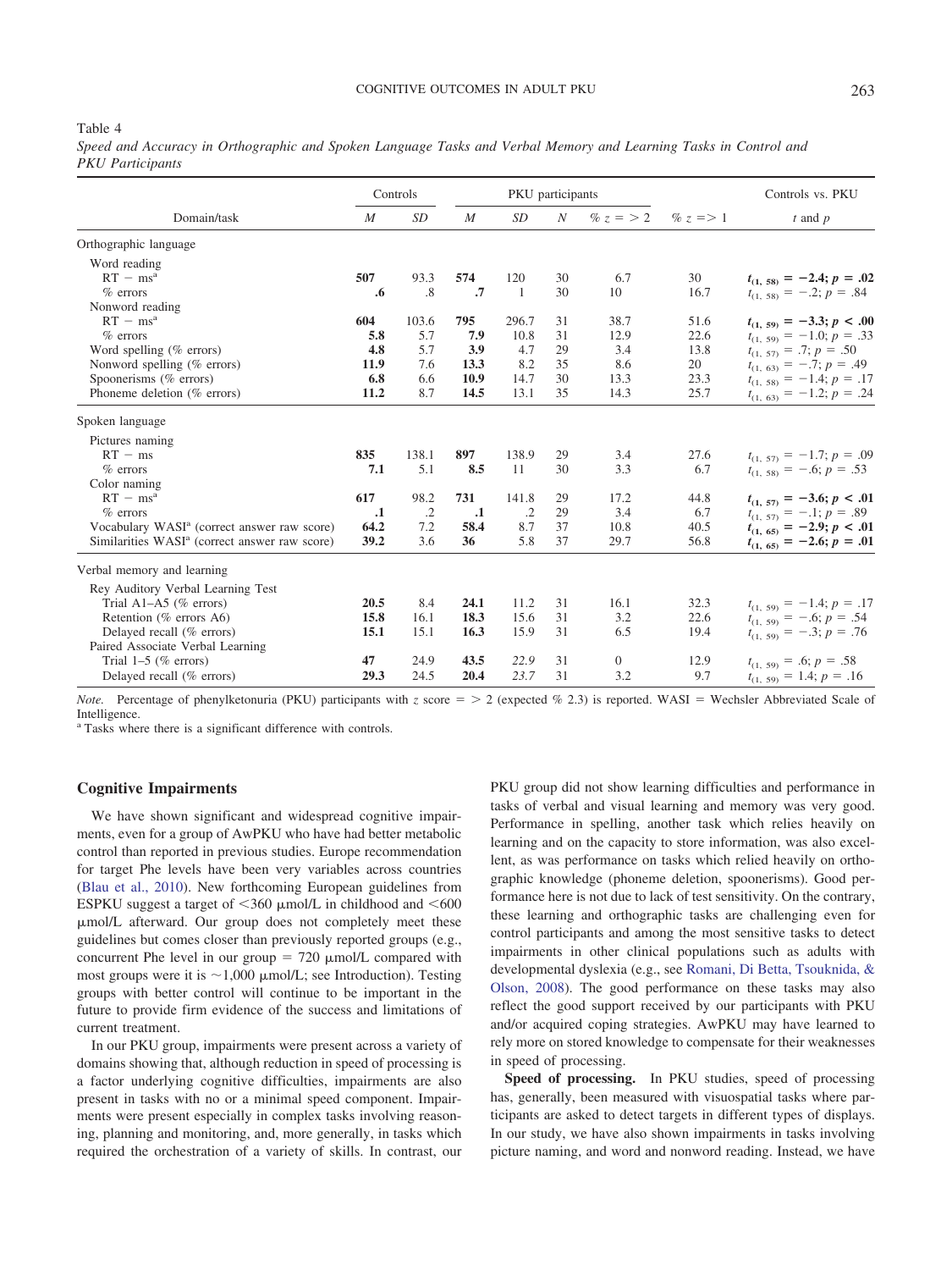

<span id="page-9-0"></span>*Figure 2.* Differences in performance of the PKU group from the control group in terms of Cohen's *d* across functions; Cohen's  $d =$  difference between the two groups averages divided by the pooled *SD*. Asterisks indicate a significant difference between AwPKU and Control.  $^{*}p$  < 0.05.  $^{**}p$  < 0.01. See the online article for the color version of this figure.

shown no impairment in tasks which require speed but minimize cognitive processing by only requiring a response when a given stimulus appears on the screen (Simple Detection and Detection with Distractors). This result is important because it shows that AwPKU experience *cognitive* slowing, but not a *peripheral* reduction in motor speed. If PKU caused a generalized speed deficit, impacting equally on the central and the peripheral nervous system, then a task requiring simple target detection (particularly in the absence of distractors) should be especially affected. Here, the main factor affecting performance should be the speed with which action potentials travel along the long and heavily myelinated axons of the motor neurons. If myelination of these axons were degraded, speed would be impaired. Our results, instead, indicate that slowing occurs at the cognitive level, consistent with the toxic effects of high Phe levels on the oligodendroglia in the central nervous system (see [Möller et al., 2003;](#page-11-25) [Moyle, Fox, Arthur, et al.,](#page-11-2) [2007\)](#page-11-2), but not on the Schwann cells in the peripheral nervous system (see [Joseph & Dyer, 2003\)](#page-11-26). Consistent with our results, a

recent meta-analysis [\(Albrecht et al., 2009\)](#page-10-5) reported choice RT to be the speed test most sensitive to phenylalanine concentrations.

**Impairment of executive functions.** We have found significant impairments in tasks tapping complex executive functions, in particular functions involving planning/cognitive flexibility (Tower of Hanoi, WCST), monitoring (STM, sustained attention) and verbal reasoning (vocabulary and similarities from the WASI). Other tasks which are impaired, like the digit symbol task, also require a combination of complex skills including switching and monitoring (for similar impairments in higher order executive functions see [Brumm et al., 2004;](#page-10-1) [Smith et al., 1996;](#page-12-2) [Nardecchia](#page-11-11) [et al., 2015\)](#page-11-11). Instead, we have found no impairments in tasks taping inhibitory control consistent with previous results [\(Brumm](#page-10-1) [et al., 2004;](#page-10-1) [Channon et al., 2004,](#page-10-7) [2005\)](#page-11-16). This pattern is the opposite of what is seen in children and adolescents where inhibitory control seems to be particularly affected, whereas working memory and planning are less affected (see [DeRoche & Welsh,](#page-11-3) [2008\)](#page-11-3). This may be explained by the different developmental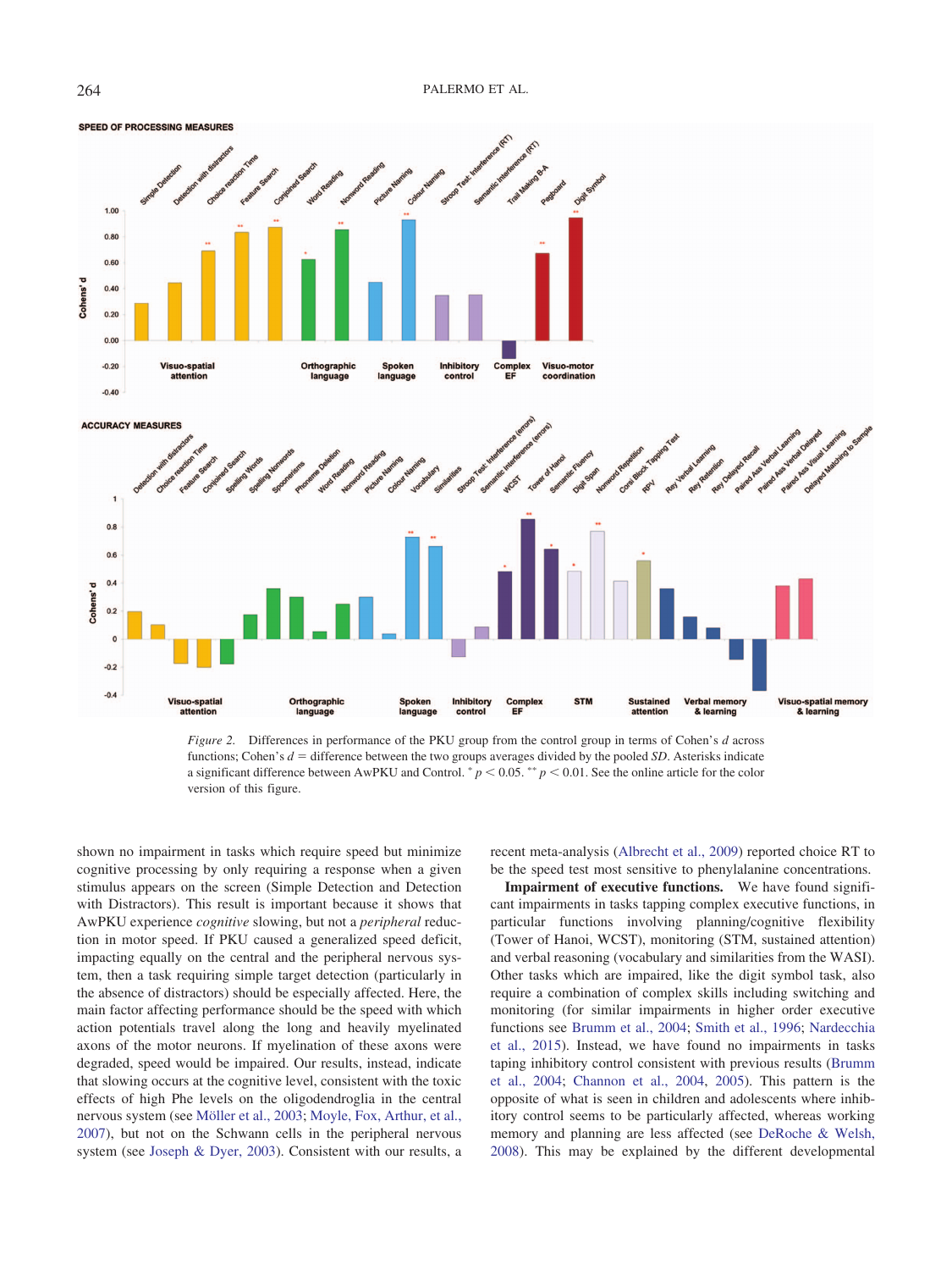trajectory of these functions. Inhibitory control develops in childhood and peaks in early adolescence whereas planning and monitoring functions may continue to develop through adulthood (see [Anderson, 2002;](#page-10-12) [Best & Miller, 2010;](#page-10-13) [Romine & Reynolds, 2005\)](#page-11-27). It is possible that some functions, like inhibitory control, only show a developmental delay, but eventually catch up. Instead, other executive functions involving different skills (monitoring) or more complex skills (planning, reasoning) either plateau later on or, more likely, will continue to show deficits because they are more sensitive to impairment.

#### **Variability**

We have shown *extreme* variability across participants. Only 2/37 - 5.4% of our PKU participants showed a *severe* impairment in terms of average performance (with overall performance being below 2 *SD* from the mean), but a much higher number showed an abnormal cognitive profile in terms of proportion of impaired measures (46%). Overall about 1/4 of our sample (24%) displayed a clear cognitive impairment (in terms of both average performance and cognitive profile), whereas 38% performed as well as the controls with *z* scores always  $=$  <.05. It is important to note that AwPKU with a normal versus impaired cognition significantly differed for metabolic control (Phe average in adolescence and adulthood and Phe variability across the lifespan), underscoring the importance of maintaining control at all ages.

#### **Conclusion**

We have carried out a cognitive assessment of a sample of adults with PKU using an unprecedented number of tasks across domains. Our results show the importance of carrying out such a comprehensive assessment. This has allowed us to gather important information about the type, severity and distribution of cognitive impairments in AwPKU. Regarding type of impairments, we have found that even in a group of relatively well controlled AwPKU there are still impairments in complex executive functions and responses are slower across domains. Learning abilities, however, were well preserved and a reduction in speed was limited to cognitive tasks with no effects on peripheral motor speed. This indicates that not all cognitive functions are equally susceptible to the toxic effect of Phe. In terms of severity and distribution of impairments, our results show extreme variability with about 1/4 of AwPKU obtaining a completely normal cognitive profile, but about half showing significant impairments in at least some functions. These results highlight the success, but also the limitations of the clinical management received by these patients. A large number of AwPKU reach performance which is indistinguishable from their peers. This should be reassuring for them, their families and the professionals involved in their care. However, there are still impairments in a large number of AwPKU which may reduce their career potential and economic prospects. This variability calls for a better understanding of what causes these impairments and for better treatment. A possible cause of variability is, of course, dietary adherence and current and historical levels of Phe. We have seen that AwPKU with normal versus impaired cognitive performance differ significantly in level of metabolic control. Although our AwPKU showed on average a better metabolic control than that reported in previous studies, forthcoming European guidelines or current American guidelines are even more stringent and could result in still better outcomes. Further studies should investigate how metabolic control at different ages may impact cognition and explore possible differences across cognitive domains (see [Ro](#page-11-28)[mani, Palermo, MacDonald, Limback, Hall, & Geberhiwot, 2017\)](#page-11-28).

#### **References**

- <span id="page-10-5"></span>Albrecht, J., Garbade, S. F., & Burgard, P. (2009). Neuropsychological speed tests and blood phenylalanine levels in patients with phenylketonuria: A meta-analysis. *Neuroscience and Biobehavioral Reviews, 33,* 414 – 421. <http://dx.doi.org/10.1016/j.neubiorev.2008.11.001>
- <span id="page-10-6"></span>Alvarez, J. A., & Emory, E. (2006). Executive function and the frontal lobes: A meta-analytic review. *Neuropsychology Review, 16, 17-42.* <http://dx.doi.org/10.1007/s11065-006-9002-x>
- <span id="page-10-12"></span>Anderson, P. (2002). Assessment and development of executive function (EF) during childhood. *Child Neuropsychology, 8,* 71– 82. [http://dx.doi](http://dx.doi.org/10.1076/chin.8.2.71.8724) [.org/10.1076/chin.8.2.71.8724](http://dx.doi.org/10.1076/chin.8.2.71.8724)
- <span id="page-10-2"></span>Anderson, P. J., & Leuzzi, V. (2010). White matter pathology in phenylketonuria. *Molecular Genetics and Metabolism, 99,* 3–9. [http://dx.doi.org/](http://dx.doi.org/10.1016/j.ymgme.2009.10.005) [10.1016/j.ymgme.2009.10.005](http://dx.doi.org/10.1016/j.ymgme.2009.10.005)
- <span id="page-10-3"></span>Anderson, P. J., Wood, S. J., Francis, D. E., Coleman, L., Anderson, V., & Boneh, A. (2007). Are neuropsychological impairments in children with early-treated phenylketonuria (PKU) related to white matter abnormalities or elevated phenylalanine levels? *Developmental Neuropsychology, 32,* 645– 668. <http://dx.doi.org/10.1080/87565640701375963>
- Anderson, V. A., Anderson, P., Northam, E., Jacobs, R., & Mikiewiez, O. (2002). Relationship between cognitive and behavioral measure of executive function in children with brain disease. *Child Neuropsychology, 8,* 231–240.
- <span id="page-10-9"></span>Baddeley, A. D. (1986). *Working memory*. New York, NY: Oxford University Press.
- <span id="page-10-8"></span>Baldo, J. V., Shimamura, A. P., Delis, D. C., Kramer, J., & Kaplan, E. (2001). Verbal and design fluency in patients with frontal lobe lesions. *Journal of the International Neuropsychological Society, 7,* 586 –596. <http://dx.doi.org/10.1017/S1355617701755063>
- Benton, A. L., Hamsher, K. de, S., & Sivan, A. B. (1994). *Multilingual aphasia examination*. Iowa City, IA: AJA Associates.
- <span id="page-10-13"></span>Best, J. R., & Miller, P. H. (2010). A developmental perspective on executive function. *Child Development, 81,* 1641–1660. [http://dx.doi](http://dx.doi.org/10.1111/j.1467-8624.2010.01499.x) [.org/10.1111/j.1467-8624.2010.01499.x](http://dx.doi.org/10.1111/j.1467-8624.2010.01499.x)
- <span id="page-10-10"></span>Bik-Multanowski, M., Pietrzyk, J. J., & Mozrzymas, R. (2011). Routine use of CANTAB system for detection of neuropsychological deficits in patients with PKU. *Molecular Genetics and Metabolism*, 102, 210-213. <http://dx.doi.org/10.1016/j.ymgme.2010.10.003>
- <span id="page-10-4"></span>Biomarin. (2016). *BioMarin Phase 3 Study of pegvaliase for phenylketonuria (PKU) meets primary endpoint of blood phenylalanine (Phe) reduction (p0.0001).* (Press release). Retrieved from [http://investors.](http://investors.bmrn.com/releasedetail.cfm?ReleaseID=961419) [bmrn.com/releasedetail.cfm?ReleaseID](http://investors.bmrn.com/releasedetail.cfm?ReleaseID=961419)-961419
- <span id="page-10-0"></span>Blau, N., van Spronsen, F. J., & Levy, H. L. (2010). Phenylketonuria. *Lancet, 376,* 1417–1427. [http://dx.doi.org/10.1016/S0140-6736\(10\)](http://dx.doi.org/10.1016/S0140-6736%2810%2960961-0) [60961-0](http://dx.doi.org/10.1016/S0140-6736%2810%2960961-0)
- <span id="page-10-11"></span>Braver, T. S., Cohen, J. D., Nystrom, L. E., Jonides, J., Smith, E. E., & Noll, D. C. (1997). A parametric study of prefrontal cortex involvement in human working memory. *NeuroImage*, 5, 49-62. [http://dx.doi.org/](http://dx.doi.org/10.1006/nimg.1996.0247) [10.1006/nimg.1996.0247](http://dx.doi.org/10.1006/nimg.1996.0247)
- <span id="page-10-1"></span>Brumm, V. L., Azen, C., Moats, R. A., Stern, A. M., Broomand, C., Nelson, M. D., & Koch, R. (2004). Neuropsychological outcome of subjects participating in the PKU adult collaborative study: A preliminary review. *Journal of Inherited Metabolic Disease, 27,* 549 –566. <http://dx.doi.org/10.1023/B:BOLI.0000042985.02049.ff>
- <span id="page-10-7"></span>Channon, S., German, E., Cassina, C., & Lee, P. (2004). Executive functioning, memory, and learning in phenylketonuria. *Neuropsychology, 18,* 613– 620. <http://dx.doi.org/10.1037/0894-4105.18.4.613>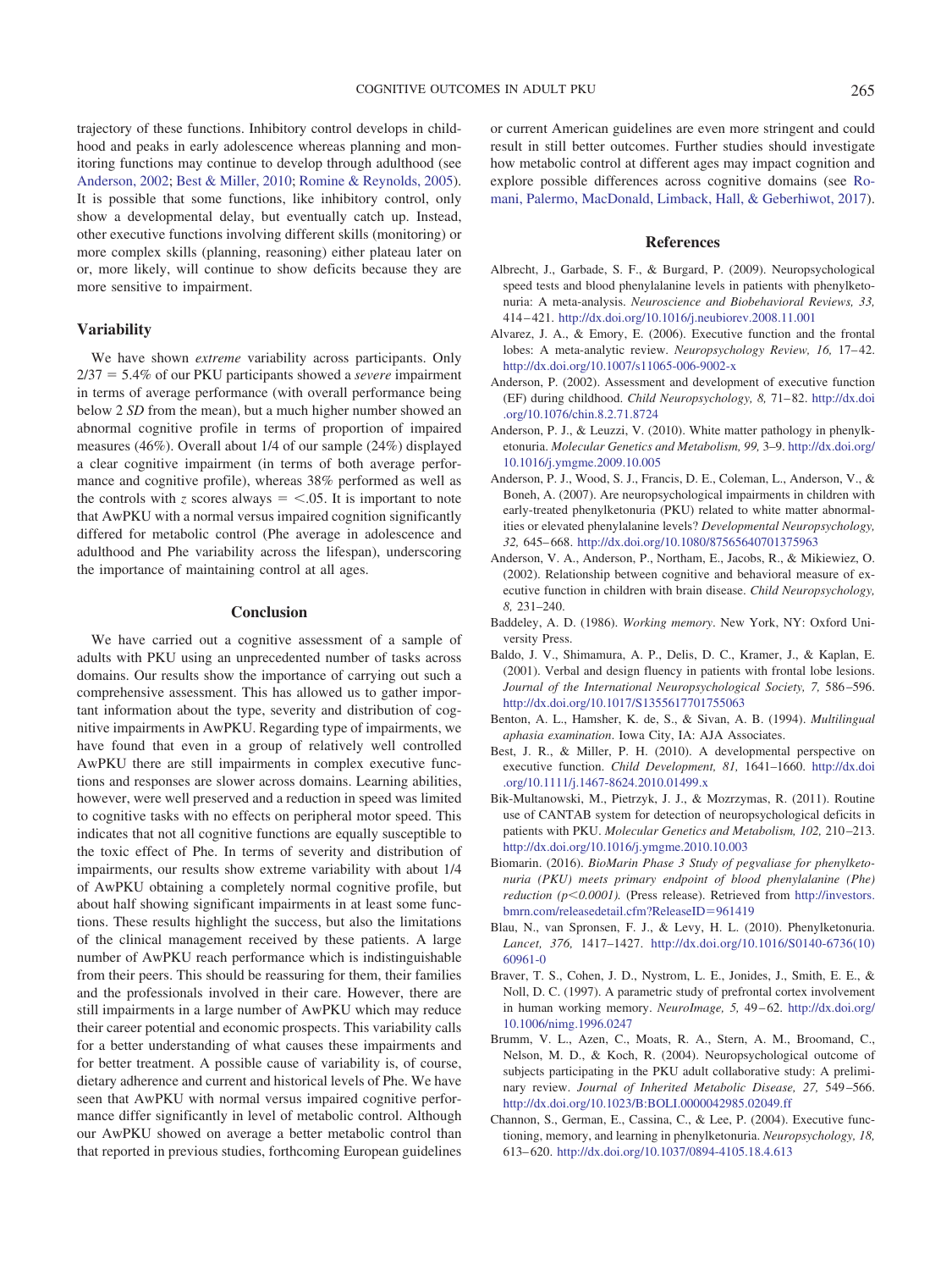- <span id="page-11-15"></span>Channon, S., Goodman, G., Zlotowitz, S., Mockler, C., & Lee, P. J. (2007). Effects of dietary management of phenylketonuria on long-term cognitive outcome. *Archives of Disease in Childhood, 92,* 213–218. [http://dx](http://dx.doi.org/10.1136/adc.2006.104786) [.doi.org/10.1136/adc.2006.104786](http://dx.doi.org/10.1136/adc.2006.104786)
- <span id="page-11-16"></span>Channon, S., Mockler, C., & Lee, P. (2005). Executive functioning and speed of processing in phenylketonuria. *Neuropsychology, 19,* 679 – 686. <http://dx.doi.org/10.1037/0894-4105.19.5.679>
- <span id="page-11-0"></span>Christ, S. E., Huijbregts, S. C. J., de Sonneville, L. M. J., & White, D. A. (2010). Executive function in early-treated phenylketonuria: Profile and underlying mechanisms. *Molecular Genetics and Metabolism, 99,* 22– 32. <http://dx.doi.org/10.1016/j.ymgme.2009.10.007>
- Corsi, P. M. (1972). *Human memory and the medial temporal region of the brain*. Unpublished doctoral dissertation, McGill University, Montreal, Quebec, Canada.
- <span id="page-11-20"></span>Davis, A. S., & Pierson, E. E. (2012). The relationship between the WAIS–III digit symbol Coding and executive functioning. *Applied Neuropsychology: Adult, 19,* 192–197. [http://dx.doi.org/10.1080/09084282](http://dx.doi.org/10.1080/09084282.2011.643958) [.2011.643958](http://dx.doi.org/10.1080/09084282.2011.643958)
- <span id="page-11-3"></span>DeRoche, K., & Welsh, M. (2008). Twenty-five years of research on neurocognitive outcomes in early-treated phenylketonuria: Intelligence and executive function. *Developmental Neuropsychology, 33,* 474 –504. <http://dx.doi.org/10.1080/87565640802101482>
- <span id="page-11-4"></span>Diamond, A. (2013). Executive functions. *Annual Review of Psychology, 64,* 135–168. <http://dx.doi.org/10.1146/annurev-psych-113011-143750>
- <span id="page-11-10"></span>Dubois, B., Slachevsky, A., Litvan, I., & Pillon, B. (2000). The FAB: A Frontal Assessment Battery at bedside. *Neurology, 55,* 1621–1626. <http://dx.doi.org/10.1212/WNL.55.11.1621>
- <span id="page-11-5"></span>Elliott, R. (2003). Executive functions and their disorders. *British Medical Bulletin, 65,* 49 –59. <http://dx.doi.org/10.1093/bmb/65.1.49>
- <span id="page-11-17"></span>Feldmann, R., Denecke, J., Grenzebach, M., & Weglage, J. (2005). Frontal lobe-dependent functions in treated phenylketonuria: Blood phenylalanine concentrations and long-term deficits in adolescents and young adults. *Journal of Inherited Metabolic Disease, 28,* 445– 455. [http://dx](http://dx.doi.org/10.1007/s10545-005-0445-7) [.doi.org/10.1007/s10545-005-0445-7](http://dx.doi.org/10.1007/s10545-005-0445-7)
- <span id="page-11-18"></span>Griffiths, P., Paterson, L., & Harvie, A. (1995). Neuropsychological effects of subsequent exposure to phenylalanine in adolescents and young adults with early-treated phenylketonuria. *Journal of Intellectual Disability Research, 39,* 365–372. [http://dx.doi.org/10.1111/j.1365-2788.1995](http://dx.doi.org/10.1111/j.1365-2788.1995.tb00540.x) [.tb00540.x](http://dx.doi.org/10.1111/j.1365-2788.1995.tb00540.x)
- Howard, D., Nickels, L., Coltheart, M., & Cole-Virtue, J. (2006). Cumulative semantic inhibition in picture naming: Experimental and computational studies. *Cognition, 100,* 464 – 482. [http://dx.doi.org/10.1016/j](http://dx.doi.org/10.1016/j.cognition.2005.02.006) [.cognition.2005.02.006](http://dx.doi.org/10.1016/j.cognition.2005.02.006)
- <span id="page-11-1"></span>Janzen, D., & Nguyen, M. (2010). Beyond executive function: Nonexecutive cognitive abilities in individuals with PKU. *Molecular Genetics and Metabolism, 99*(Suppl. 1), S47–S51. [http://dx.doi.org/10.1016/j](http://dx.doi.org/10.1016/j.ymgme.2009.10.009) [.ymgme.2009.10.009](http://dx.doi.org/10.1016/j.ymgme.2009.10.009)
- <span id="page-11-26"></span>Joseph, B., & Dyer, C. A. (2003). Relationship between myelin production and dopamine synthesis in the PKU mouse brain. *Journal of Neurochemistry, 86,* 615– 626. [http://dx.doi.org/10.1046/j.1471-4159.2003](http://dx.doi.org/10.1046/j.1471-4159.2003.01887.x) [.01887.x](http://dx.doi.org/10.1046/j.1471-4159.2003.01887.x)
- <span id="page-11-7"></span>Jurado, M. B., & Rosselli, M. (2007). The elusive nature of executive functions: A review of our current understanding. *Neuropsychology Review, 17,* 213–233. <http://dx.doi.org/10.1007/s11065-007-9040-z>
- Kongs, S. K., Thompson, L. L., Iverson, G. L., & Heaton, R. K. (2000). *WCST-64: Wisconsin Card Sorting Test– 64 card version, professional manual*. Odessa, FL: Psychological Assessment Resources.
- <span id="page-11-22"></span>Landerl, K., Wimmer, H., & Frith, U. (1997). The impact of orthographic consistency on dyslexia: A German–English comparison. *Cognition, 63,* 315–334. [http://dx.doi.org/10.1016/S0010-0277\(97\)00005-X](http://dx.doi.org/10.1016/S0010-0277%2897%2900005-X)
- <span id="page-11-8"></span>Latzman, R. D., & Markon, K. E. (2010). The factor structure and agerelated factorial invariance of the Delis–Kaplan Executive Function System (D-KEFS). *Assessment, 17,* 172–184. [http://dx.doi.org/10.1177/](http://dx.doi.org/10.1177/1073191109356254) [1073191109356254](http://dx.doi.org/10.1177/1073191109356254)
- <span id="page-11-14"></span>McCabe, D. P., Roediger, H. L., McDaniel, M. A., Balota, D. A., & Hambrick, D. Z. (2010). The relationship between working memory capacity and executive functioning: Evidence for a common executive attention construct. *Neuropsychology, 24,* 222–243. [http://dx.doi.org/10](http://dx.doi.org/10.1037/a0017619) [.1037/a0017619](http://dx.doi.org/10.1037/a0017619)
- <span id="page-11-6"></span>Miller, E. K., & Cohen, J. D. (2001). An integrative theory of prefrontal cortex function. *Annual Review of Neuroscience, 24,* 167–202. [http://dx](http://dx.doi.org/10.1146/annurev.neuro.24.1.167) [.doi.org/10.1146/annurev.neuro.24.1.167](http://dx.doi.org/10.1146/annurev.neuro.24.1.167)
- <span id="page-11-9"></span>Miyake, A., Friedman, N. P., Emerson, M. J., Witzki, A. H., Howerter, A., & Wager, T. D. (2000). The unity and diversity of executive functions and their contributions to complex "frontal lobe" tasks: A latent variable analysis. *Cognitive Psychology, 41,* 49 –100. [http://dx.doi.org/10.1006/](http://dx.doi.org/10.1006/cogp.1999.0734) [cogp.1999.0734](http://dx.doi.org/10.1006/cogp.1999.0734)
- <span id="page-11-25"></span>Möller, H. E., Weglage, J., Bick, U., Wiedermann, D., Feldmann, R., & Ullrich, K. (2003). Brain imaging and proton magnetic resonance spectroscopy in patients with phenylketonuria. *Pediatrics, 112,* 1580 –1583.
- <span id="page-11-2"></span>Moyle, J. J., Fox, A. M., Arthur, M., Bynevelt, M., & Burnett, J. R. (2007). Meta-analysis of neuropsychological symptoms of adolescents and adults with PKU. *Neuropsychology Review, 17,* 91–101. [http://dx.doi](http://dx.doi.org/10.1007/s11065-007-9021-2) [.org/10.1007/s11065-007-9021-2](http://dx.doi.org/10.1007/s11065-007-9021-2)
- <span id="page-11-13"></span>Moyle, J. J., Fox, A. M., Bynevelt, M., Arthur, M., & Burnett, J. R. (2007). A neuropsychological profile of off-diet adults with phenylketonuria. *Journal of Clinical and Experimental Neuropsychology, 29,* 436 – 441. <http://dx.doi.org/10.1080/13803390600745829>
- <span id="page-11-11"></span>Nardecchia, F., Manti, F., Chiarotti, F., Carducci, C., Carducci, C., & Leuzzi, V. (2015). Neurocognitive and neuroimaging outcome of early treated young adult PKU patients: A longitudinal study. *Molecular Genetics and Metabolism, 115,* 84 –90. [http://dx.doi.org/10.1016/j](http://dx.doi.org/10.1016/j.ymgme.2015.04.003) [.ymgme.2015.04.003](http://dx.doi.org/10.1016/j.ymgme.2015.04.003)
- Oppenheim, G. M., Dell, G. S., & Schwartz, M. F. (2007). Cumulative semantic interference as learning. *Brain and Language, 103,* 175–176. <http://dx.doi.org/10.1016/j.bandl.2007.07.102>
- <span id="page-11-19"></span>Pietz, J., Dunckelmann, R., Rupp, A., Rating, D., Meinck, H. M., Schmidt, H., & Bremer, H. J. (1998). Neurological outcome in adult patients with early-treated phenylketonuria. *European Journal of Pediatrics, 157,* 824 – 830. <http://dx.doi.org/10.1007/s004310050945>
- <span id="page-11-21"></span>Rey, A. (1941). L'examen psychologique dans les cas d'encephalopathie traumatique [Psychological examination of traumatic brain injury]. *Archives de Psychologie, 28,* 286 –340.
- Rey, A. (1964). *L'examen clinique en psychologie* [Clinical examination in psychology]. Paris, France: Presses Universitaires de France.
- <span id="page-11-12"></span>Ris, M. D., Williams, S. E., Hunt, M. M., Berry, H. K., & Leslie, N. (1994). Early-treated phenylketonuria: Adult neuropsychologic outcome. *The Journal of Pediatrics, 124,* 388 –392. [http://dx.doi.org/10.1016/S0022-](http://dx.doi.org/10.1016/S0022-3476%2894%2970360-4) [3476\(94\)70360-4](http://dx.doi.org/10.1016/S0022-3476%2894%2970360-4)
- <span id="page-11-24"></span>Romani, C., Di Betta, A. M., Tsouknida, E., & Olson, A. (2008). Lexical and nonlexical processing in developmental dyslexia: A case for different resources and different impairments. *Cognitive Neuropsychology, 25,* 798 – 830. <http://dx.doi.org/10.1080/02643290802347183>
- <span id="page-11-28"></span>Romani, C., Palermo, L., MacDonald, A., Limback, E., Hall, S. K., & Geberhiwot, T. (2017). The impact of phenylalanine levels on cognitive outcomes in adult patients with Phenylketonuria: Effects across tasks and developmental stage. *Neuropsychology, 31,* 242–254. [http://dx.doi](http://dx.doi.org/10.1037/neu0000336) [.org/10.1037/neu0000336](http://dx.doi.org/10.1037/neu0000336)
- <span id="page-11-23"></span>Romani, C., Tsouknida, E., & Olson, A. (2015). Encoding order and developmental dyslexia: A family of skills predicting different orthographic components. *Quarterly Journal of Experimental Psychology, 68,* 99 –128. <http://dx.doi.org/10.1080/17470218.2014.938666>
- <span id="page-11-27"></span>Romine, C. B., & Reynolds, C. R. (2005). A model of the development of frontal lobe functioning: Findings from a meta-analysis. *Applied Neuropsychology, 12,* 190 –201. [http://dx.doi.org/10.1207/s15324826](http://dx.doi.org/10.1207/s15324826an1204_2) [an1204\\_2](http://dx.doi.org/10.1207/s15324826an1204_2)